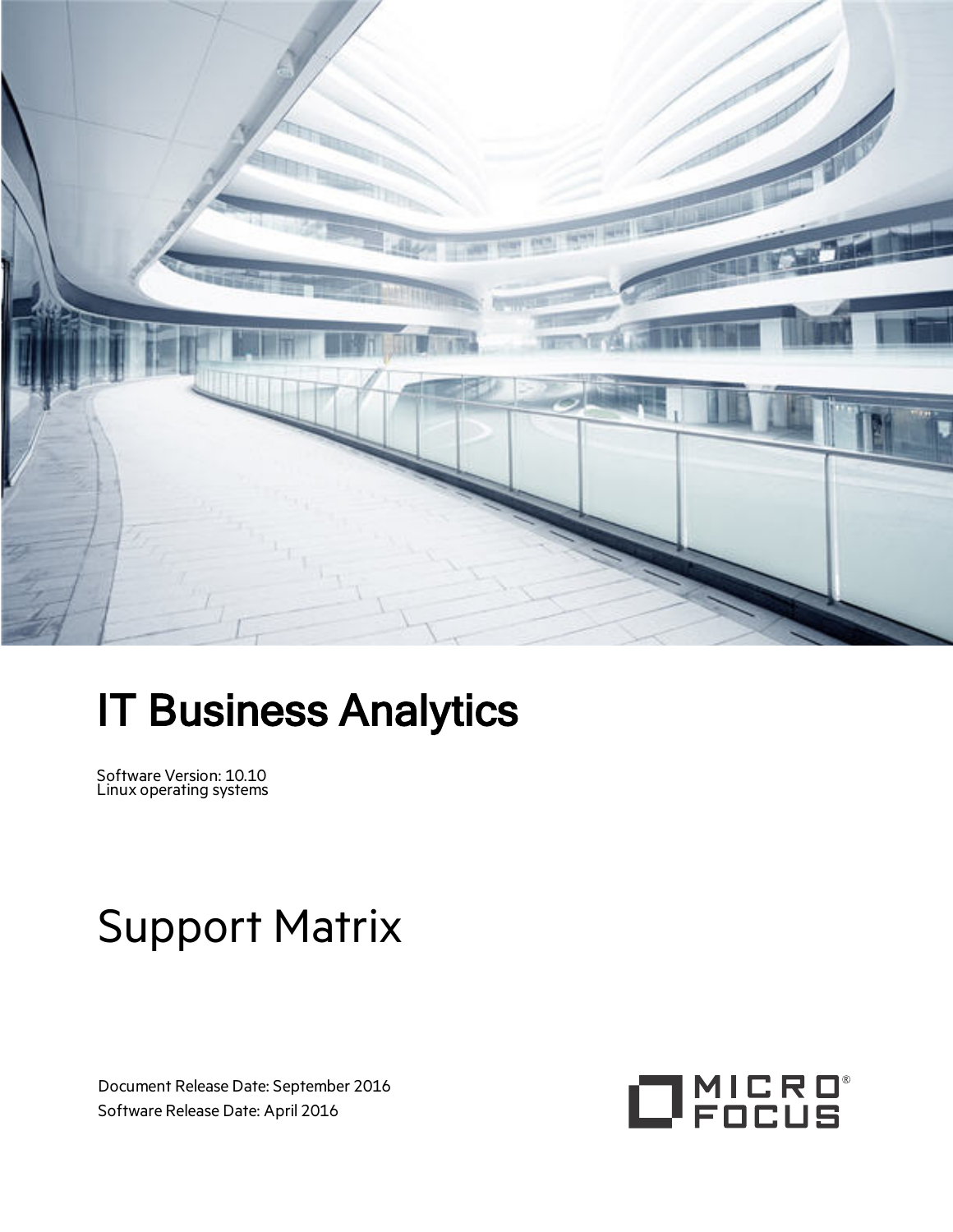### Legal Notices

#### **Warranty**

The only warranties for Seattle SpinCo, Inc and its subsidiaries ("Seattle") products and services are set forth in the express warranty statements accompanying such products and services. Nothing herein should be construed as constituting an additional warranty. Seattle shall not be liable for technical or editorial errors or omissions contained herein.

The information contained herein is subject to change without notice.

### Restricted Rights Legend

Confidential computer software. Except as specifically indicated, valid license from Seattle required for possession, use or copying. Consistent with FAR 12.211 and 12.212, Commercial Computer Software, Computer Software Documentation, and Technical Data for Commercial Items are licensed to the U.S. Government under vendor's standard commercial license.

### Copyright Notice

© 2011-2016 EntIT Software LLC, a Micro Focus company

### Trademark Notices

Adobe™ is a trademark of Adobe Systems Incorporated.

Microsoft® and Windows® are U.S. registered trademarks of Microsoft Corporation.

UNIX® is a registered trademark of The Open Group.

This product includes an interface of the 'zlib' general purpose compression library, which is Copyright © 1995-2002 Jean-loup Gailly and Mark Adler. (missing or bad snippet)

### Documentation Updates

To check for recent updates or to verify that you are using the most recent edition of a document, go to: [https://softwaresupport.softwaregrp.com.](https://softwaresupport.softwaregrp.com/)

This site requires that you register for a Software Passport and to sign in. To register for a Software Passport ID, click **Register for Software Passport** on the Micro Focus Support website at [https://softwaresupport.softwaregrp.com.](https://softwaresupport.softwaregrp.com/)

You will also receive updated or new editions if you subscribe to the appropriate product support service. Contact your Micro Focus sales representative for details.

### **Support**

Visit the Micro Focus Support site at: [https://softwaresupport.softwaregrp.com](https://softwaresupport.softwaregrp.com/).

This website provides contact information and details about the products, services, and support that Micro Focus offers.

Micro Focus online support provides customer self-solve capabilities. It provides a fast and efficient way to access interactive technical support tools needed to manage your business. As a valued support customer, you can benefit by using the support website to:

- Search for knowledge documents of interest
- <sup>l</sup> Submit and track support cases and enhancement requests <sup>l</sup> Download software patches
- Manage support contracts
- 
- 
- <sup>l</sup> Look up support contacts <sup>l</sup> Review information about available services <sup>l</sup> Enter into discussions with other software customers <sup>l</sup> Research and register for software training
- 

Most of the support areas require that you register as a Software Passport user and to sign in. Many also require a support contract. To register for a Software Passport ID, click **Register for Software Passport** on the Micro Focus Support website at [https://softwaresupport.softwaregrp.com](https://softwaresupport.softwaregrp.com/).

To find more information about access levels, go to: [https://softwaresupport.softwaregrp.com/web/softwaresupport/access-levels.](https://softwaresupport.softwaregrp.com/web/softwaresupport/access-levels)

**Integration Catalog** accesses the Micro Focus Integration Catalog website. This site enables you to explore Micro Focus Product Solutions to meet your business needs, includes a full list of Integrations between Micro Focus Products, as well as a listing of ITIL Processes. The URL for this website is [https://softwaresupport.softwaregrp.com/km/KM01702731.](https://softwaresupport.softwaregrp.com/km/KM01702731)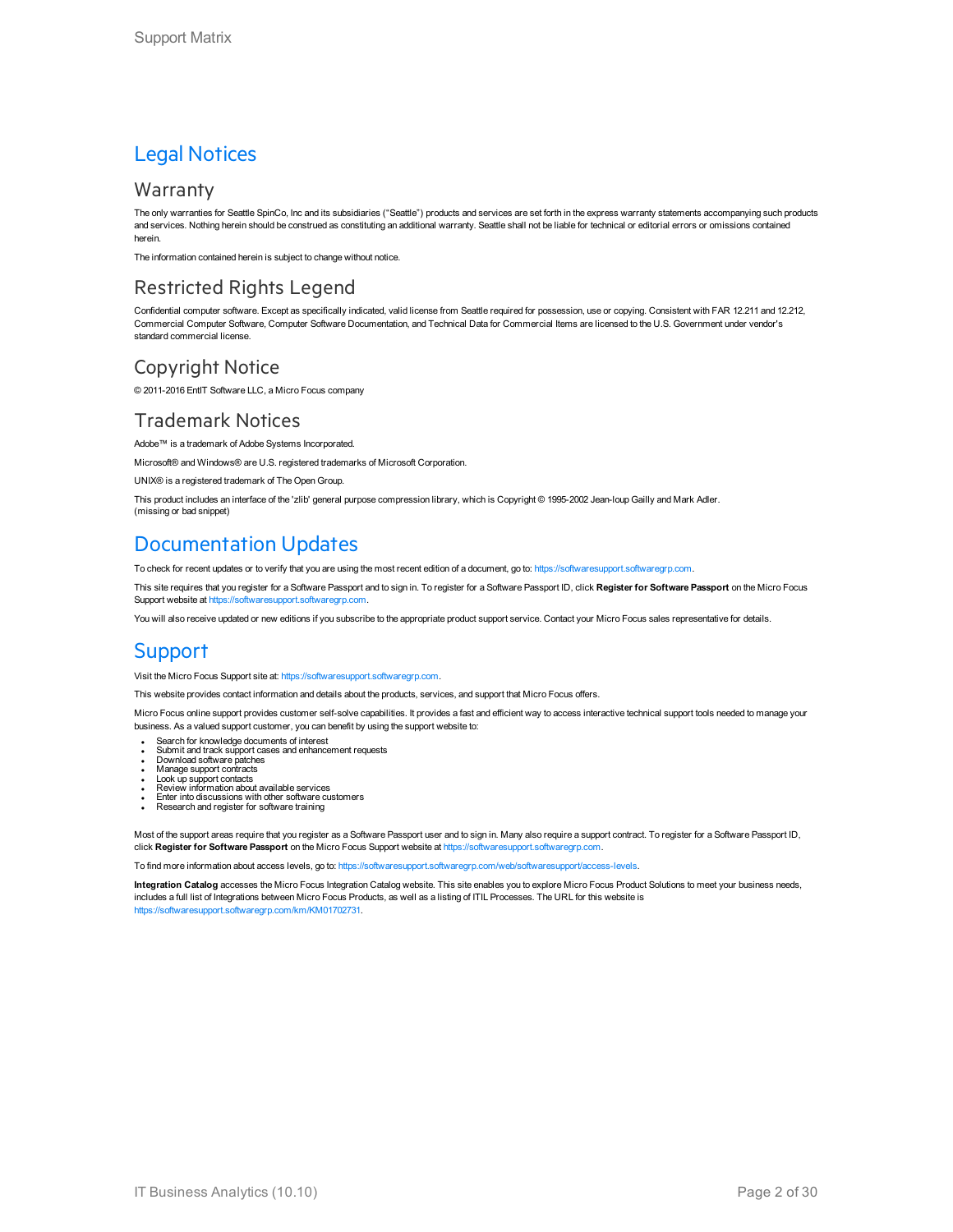### **Contents**

| Transparent Technology and Virtualization Support 14                  |  |
|-----------------------------------------------------------------------|--|
| IT Business Analytics supports working with VMware HA and vMotion  14 |  |
|                                                                       |  |
|                                                                       |  |
|                                                                       |  |
|                                                                       |  |
|                                                                       |  |
|                                                                       |  |
|                                                                       |  |
|                                                                       |  |
|                                                                       |  |
|                                                                       |  |
|                                                                       |  |
|                                                                       |  |
|                                                                       |  |
|                                                                       |  |
|                                                                       |  |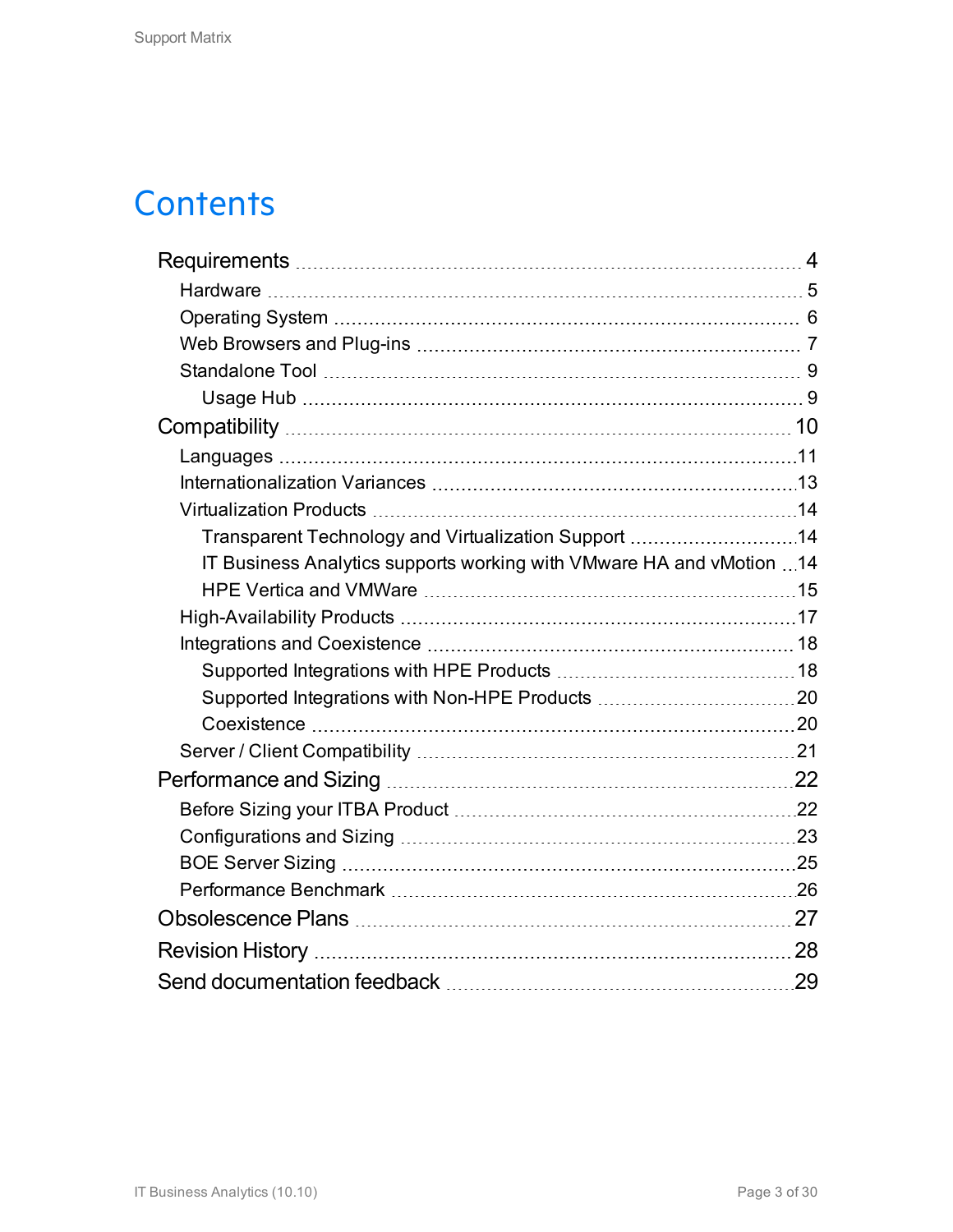## <span id="page-3-0"></span>Requirements

This section provides information about the supported hardware and software that you must have to successfully install and run this version of IT Business Analytics.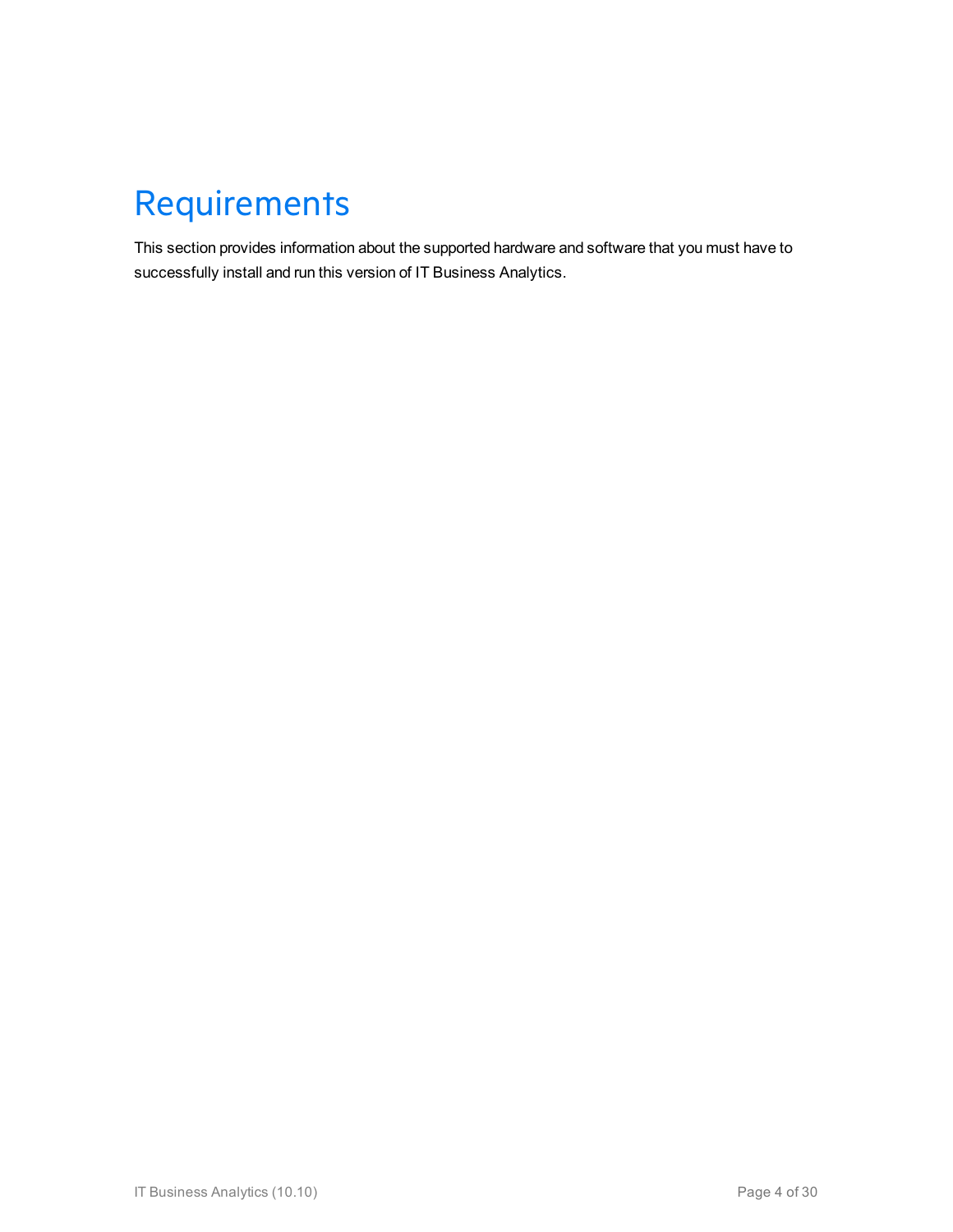### <span id="page-4-0"></span>Hardware

**Note:** The following requirements apply to both VMWare environments or physical machines.

This version of IT Business Analytics is supported on the following hardware:

**Linux**

- <sup>l</sup> **Required CPU size and architecture, RAM, and disk space:** For details, see ["Performance](#page-21-0) and Sizing" on [page 22.](#page-21-0)
- <sup>l</sup> **Required Screen resolution:** For the client machine running the web browser: 1600x900, 1280x1024, 1920x1200 and higher.

The resolutions are applicable on different types of devices such as labtop, PC monitor and larger meeting room monitor.

<sup>l</sup> **Required Network identification (FQDN:)** IPv6 or IPv4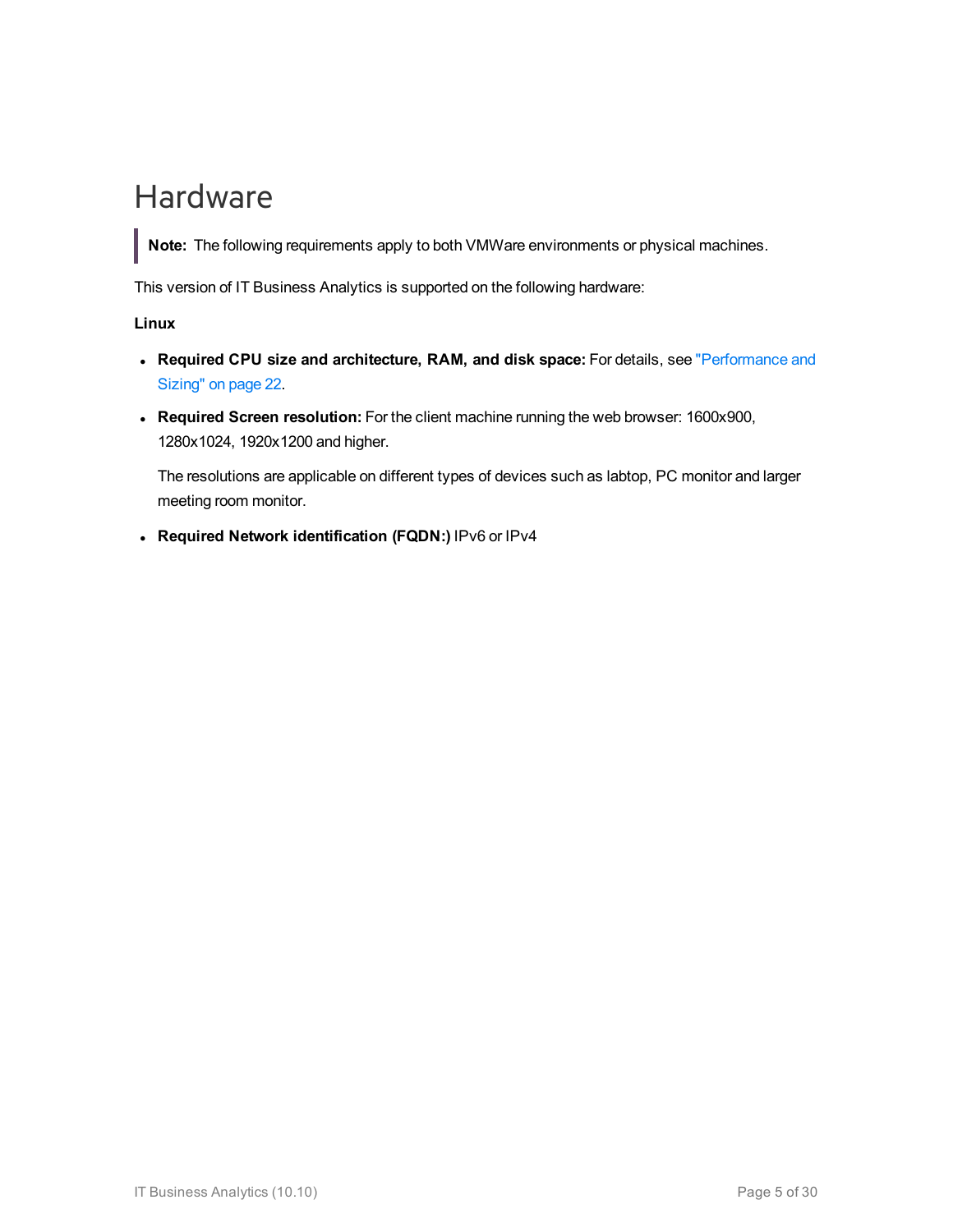### <span id="page-5-0"></span>Operating System

The following describe the operating system requirements for the IT Business Analytics components:

| <b>Server</b>                                                           | <b>Installed Applications</b>                                                                                                                                                                                                                                            | <b>Operating System</b>                                                                                                                                                                                                                                                      |
|-------------------------------------------------------------------------|--------------------------------------------------------------------------------------------------------------------------------------------------------------------------------------------------------------------------------------------------------------------------|------------------------------------------------------------------------------------------------------------------------------------------------------------------------------------------------------------------------------------------------------------------------------|
| <b>Business</b><br><b>Analytics Server</b>                              | IT Business Analytics 10.10                                                                                                                                                                                                                                              | • Red Hat-Server - 6.9, 6.7, 6.6, 6.5-x86 64<br>CentOS-Server - 6.7, 6.6, 6.5-x86 64<br>Ubuntu (14.04.01 LTS)                                                                                                                                                                |
| <b>DB</b> Server                                                        | Vertica-7.1.2-4<br>Vertica-7.1.1-0<br>ITBA provides one Vertica<br>permanent license. The<br>license does not have a node<br>restriction but has a 1 TB raw<br>data size restriction. To<br>calculate the raw data size,<br>refer to the Vertica<br>Administrator Guide. | Red Hat-Server - 6.9, 6.7, 6.6, 6.5-x86_64<br>$\bullet$<br>CentOS-Server-6.7, 6.6, 6.5-x86 64<br>Ubuntu (14.04.01 LTS)<br>Other (refer to Vertica7.1.x supported<br>platform document<br>https://my.vertica.com/docs/7.1.x/PDF/H<br>P_Vertica_7.1.x_Supported_Platforms.pdf) |
| Optional:<br><b>SAP®</b><br><b>BusinessObjects</b><br>Enterprise server | SAP® BusinessObjects BI<br>Platform 4.1SP7<br>SAP® BusinessObjects BI<br>Platform 4.1 SP3<br>SAP® BusinessObjects BI<br>Platform 4.1 SP2                                                                                                                                 | Red Hat-Server - 6.9, 6.6, 6.5-x86 64<br>Windows Server 2008 R2 Enterprise Edition<br>Windows Server 2012 R2 Standard                                                                                                                                                        |
| Optional:<br><b>SAP Business</b><br><b>Objects Xcelsius</b><br>server   | Report tool: Xcelsius Reports<br>Viewer component supports<br>the new SAP® Business<br><b>Objects Dashboards</b><br>4.1SP2bit32 (format: xlf)                                                                                                                            | • Windows Server 2008 R2 SP1                                                                                                                                                                                                                                                 |
| Optional: SAP<br><b>BusinessObjects</b><br><b>Client Tool</b>           | SAP® BusinessObjects BI<br>Platform Client Tool 4.1 SP3<br>SAP® BusinessObjects BI<br>Platform Client Tool 4.1 SP2                                                                                                                                                       | Windows Server 2008 R2 SP1                                                                                                                                                                                                                                                   |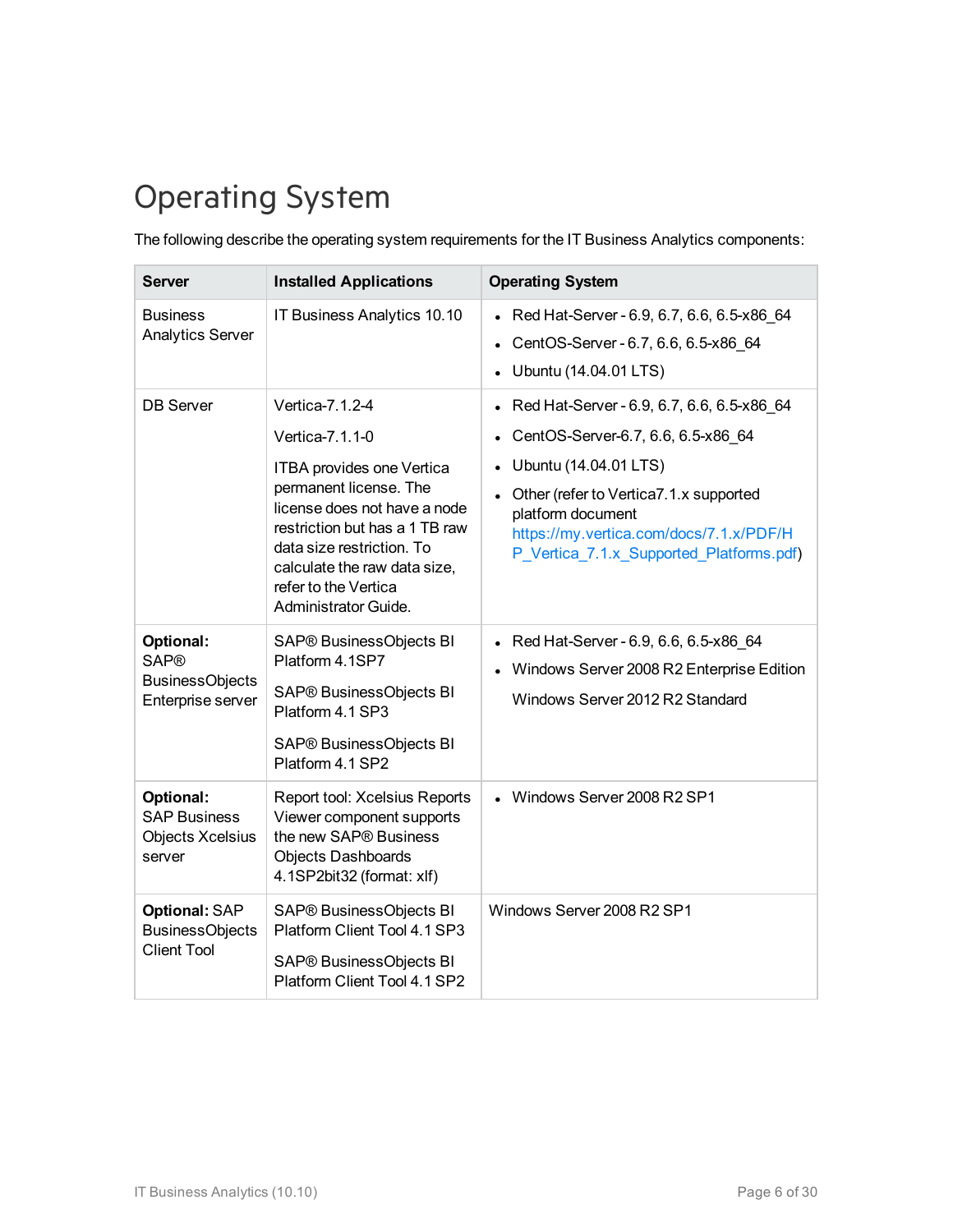### <span id="page-6-0"></span>Web Browsers and Plug-ins

Make sure that you consult the software vendor documentation for installation requirements and platform/operating system compatibility for server and client installations. The following table describes the software required for users to access the IT Business Analytics application successfully.

| <b>Product</b>                                            | <b>Comments</b>                                                                                                                                                                                                                                                                                                                                                                                                                                                                                                                                                                                                                                                                                                                                                                                                                                                                                                                                                                                                                                                                                                                                                                          |  |  |
|-----------------------------------------------------------|------------------------------------------------------------------------------------------------------------------------------------------------------------------------------------------------------------------------------------------------------------------------------------------------------------------------------------------------------------------------------------------------------------------------------------------------------------------------------------------------------------------------------------------------------------------------------------------------------------------------------------------------------------------------------------------------------------------------------------------------------------------------------------------------------------------------------------------------------------------------------------------------------------------------------------------------------------------------------------------------------------------------------------------------------------------------------------------------------------------------------------------------------------------------------------------|--|--|
| <b>Adobe Flash</b><br>Player<br>17.0.0.134                | Enables users to view dashboards. Free download available from the Adobe web<br>site www.adobe.com                                                                                                                                                                                                                                                                                                                                                                                                                                                                                                                                                                                                                                                                                                                                                                                                                                                                                                                                                                                                                                                                                       |  |  |
| <b>Adobe®</b><br><b>Reader®</b><br>version 9 and<br>above | Enables users to read the documentation in PDF format.                                                                                                                                                                                                                                                                                                                                                                                                                                                                                                                                                                                                                                                                                                                                                                                                                                                                                                                                                                                                                                                                                                                                   |  |  |
| <b>Browser</b>                                            | <b>Internet Explorer:</b> Only non-compatibility mode is supported for IE11, IE10,<br>and IE9.<br>If your browser is set to compatibility mode, make sure that:<br>$\circ$ IE11. The ITBA URL (or pattern) is not listed in the compatibility view list.<br>• IE10/IE9. The ITBA URL (or pattern) is not listed in the compatibility view list<br>and:<br>i. In IE10/IE9, click Alt, select Tools > Compatibility View settings.<br>ii. Make sure that all the options are unchecked : Display Intranet sites in<br>Compatibility View, Display all websites in Compatibility View,<br>and Download updated compatibility lists from Microsoft.<br>• Configure the browser as follows:<br>• Click Tools > Internet Options > Advanced > Security.<br>• Deselect Do not save encrypted pages to disk.<br>$\bullet$ Select Use SSL 3.0.<br>$\bullet$ Select Use TLS 1.2.<br>• Select Use TLS 1.1<br>• Chrome:<br>Chrome 48.0.2564.116: BO reports cannot be displayed due to a Chrome<br>security issue.<br>Workaround: On your desktop, right-click the Chrome icon, and select<br>Properties > Shortcut, add --allow-running-insecure-content to the Target<br>field to start Chrome 48. |  |  |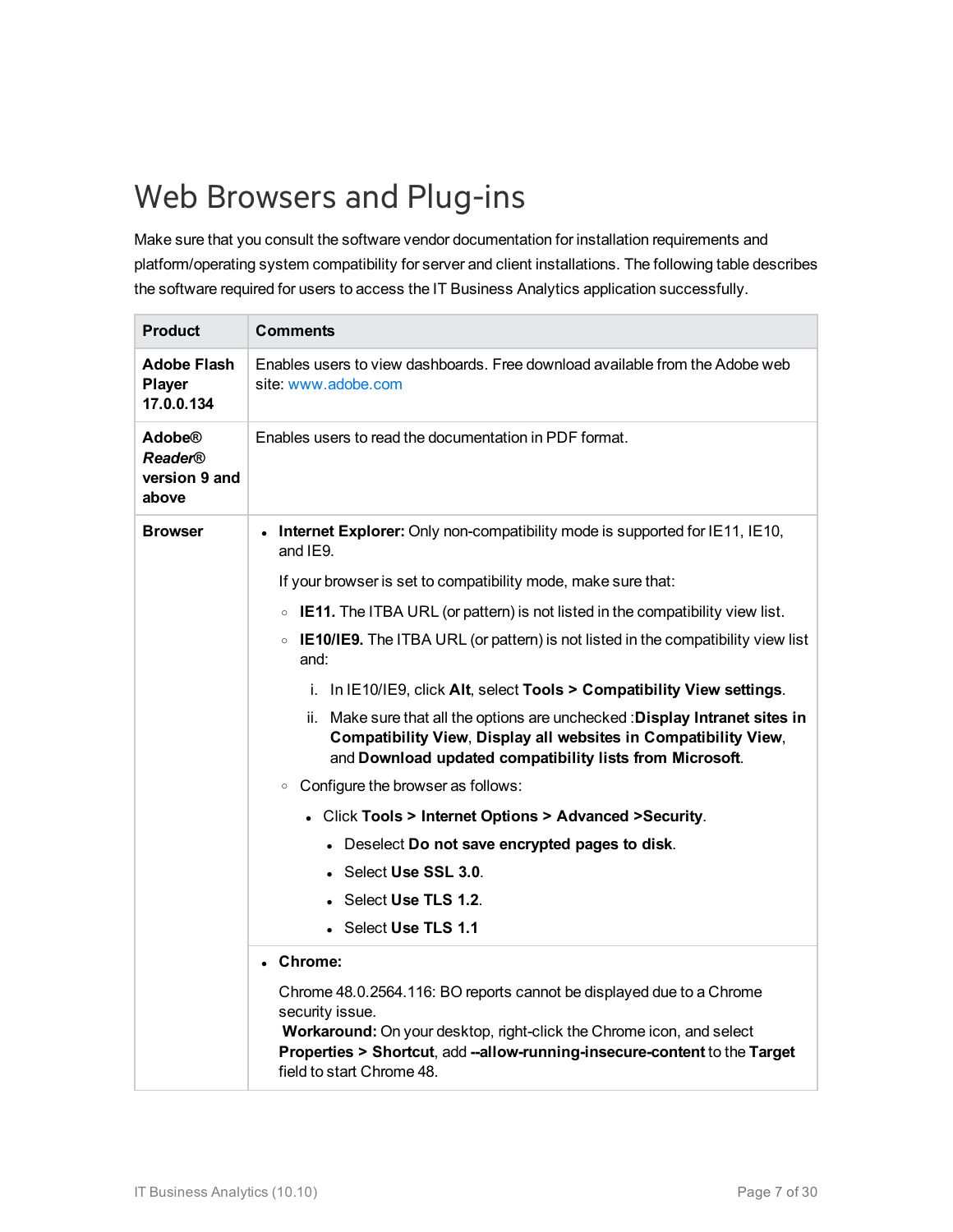| <b>Product</b>                        | <b>Comments</b>                                                                                                                                                                                                                                                                                                                          |  |  |
|---------------------------------------|------------------------------------------------------------------------------------------------------------------------------------------------------------------------------------------------------------------------------------------------------------------------------------------------------------------------------------------|--|--|
|                                       | x<br><b>Google Chrome Properties</b>                                                                                                                                                                                                                                                                                                     |  |  |
|                                       | Shortcut Compatibility<br>Security<br>Details Previous Versions<br>General                                                                                                                                                                                                                                                               |  |  |
|                                       | Google Chrome                                                                                                                                                                                                                                                                                                                            |  |  |
|                                       | Target type:<br>Application<br>Target location: Application<br>plication\chrome.exe-allow-running-insecure-conten<br>Target                                                                                                                                                                                                              |  |  |
|                                       | C:\Users\xiaha\AppData\Local\Google\Chrome\Appl<br>Start in:                                                                                                                                                                                                                                                                             |  |  |
|                                       | None<br>Shortcut key:                                                                                                                                                                                                                                                                                                                    |  |  |
|                                       | Normal window<br>Run:                                                                                                                                                                                                                                                                                                                    |  |  |
|                                       | Access the Internet<br>Comment<br>Open File Location<br>Advanced<br>Change Icon                                                                                                                                                                                                                                                          |  |  |
|                                       |                                                                                                                                                                                                                                                                                                                                          |  |  |
|                                       | OK<br>Cancel<br>Apply                                                                                                                                                                                                                                                                                                                    |  |  |
|                                       | Chrome 46.0.2490.x is supported with the following limitations:                                                                                                                                                                                                                                                                          |  |  |
|                                       | In EXPLORER > Data Set, the Print, Snapshot, and Display SQL<br>$\circ$<br>functions do not work.                                                                                                                                                                                                                                        |  |  |
|                                       | In First Level Navigation (FLN), the Print and Snapshot functions do not<br>$\circ$<br>work.                                                                                                                                                                                                                                             |  |  |
|                                       | • Firefox: Firefox 38.0.5 is supported.                                                                                                                                                                                                                                                                                                  |  |  |
|                                       | To enable TLS 1.1 and 1.2, enter <b>about: config</b> in the address box and move<br>past the warning, locatesecurity.tls.version.max and replace the 1 with 3 in<br>Value to enable TLS 1.1 and 1.2.                                                                                                                                    |  |  |
| <b>JRE</b> (Java                      | Java 8 Update 40 (recommended)                                                                                                                                                                                                                                                                                                           |  |  |
| <b>Runtime</b><br><b>Environment)</b> | After you log on to the ITBA application, the message Application Blocked by java<br>Security is issued. To prevent this, go to Java Control Panel, click Security, select<br>Enable Java content in the browser, and High, and add the ITBA URL<br>(https:// <hostname>:<httpsport>) in the Exception Site List.</httpsport></hostname> |  |  |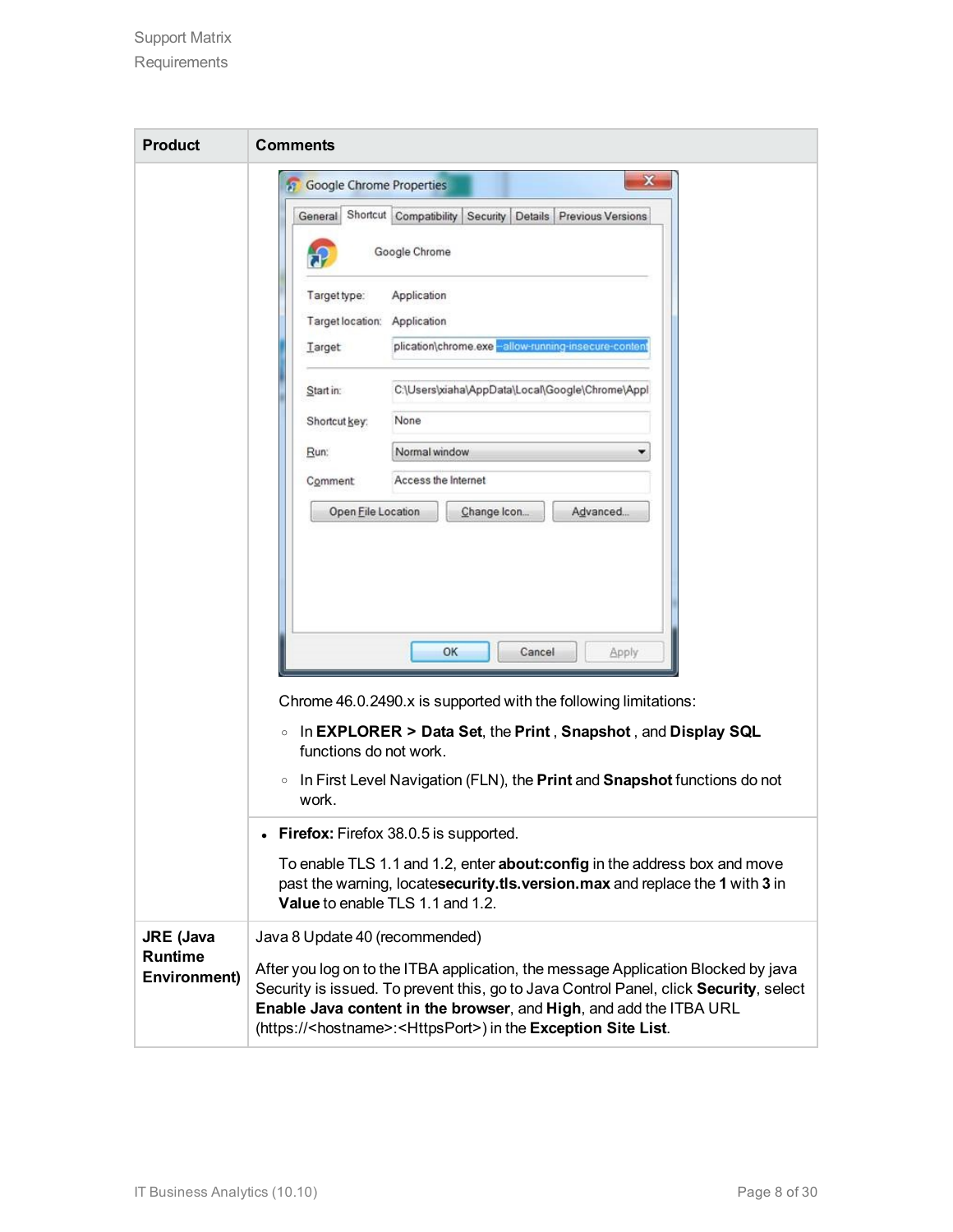### <span id="page-8-1"></span><span id="page-8-0"></span>Standalone Tool

### Usage Hub

Usage Hub 1.0.0 and 1.2.0 are supported in this ITBA version.

HPE Usage Hub gives you the ability to view license information and usage across all your HPE Software products and solutions that use the automatically installed HPE AutoPass licensing module along with the product. Usage Hub runs on a server and can detect all AutoPass-based HPE Software products and solutions installed in your environment. It collects, maintains and provides a centralized view of software deployments, license assets and more. Usage Hub helps you better track product and license usage, gain operational insight, ease the license renewal process, and optimize your license utilization. This is a free tool and can be downloaded here: [Usage](https://hpln.hp.com/contentoffering/usage-tracking) Hub.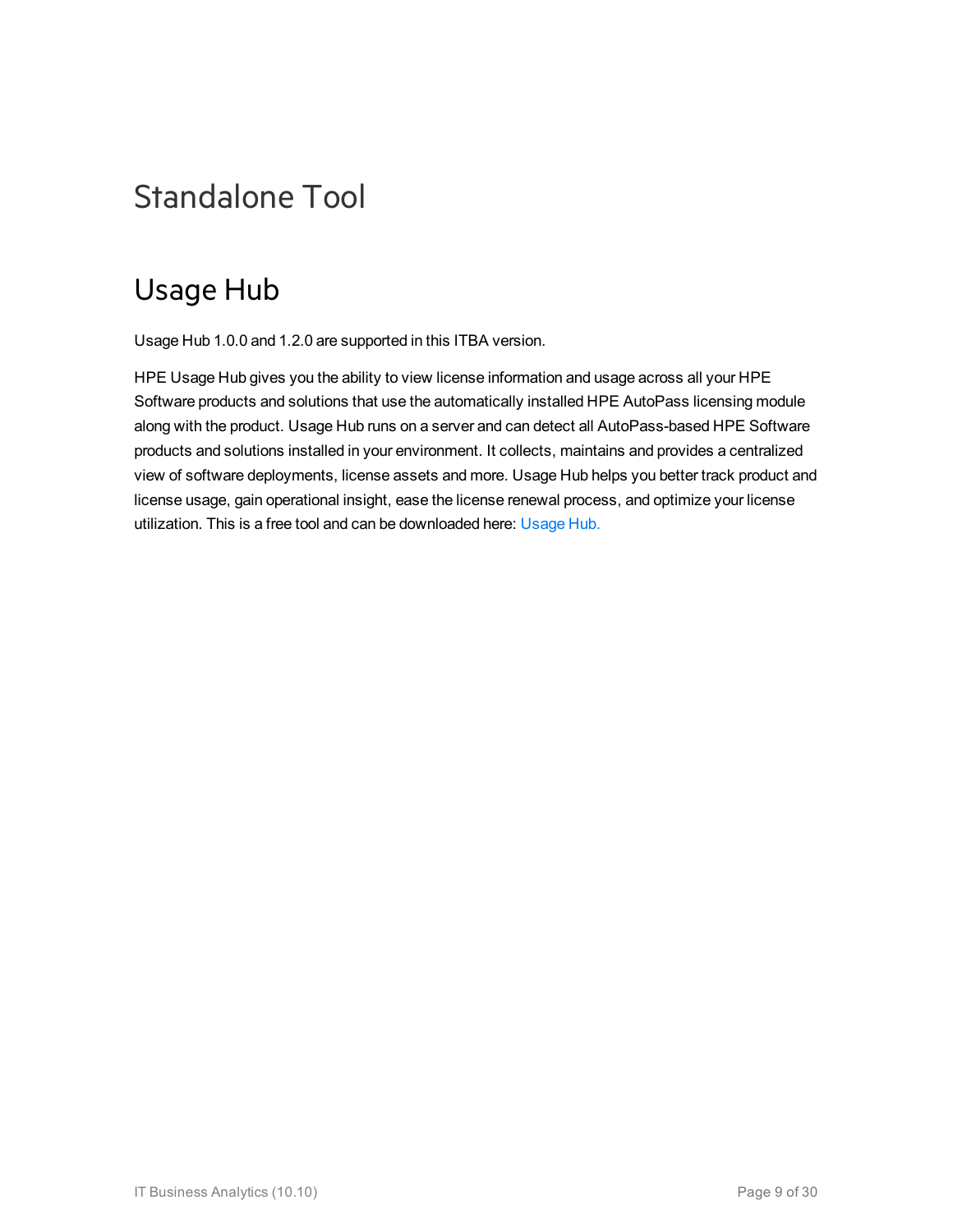## <span id="page-9-0"></span>**Compatibility**

This section provides information about software and configurations that are not required, but which are compatible with this version of IT Business Analytics.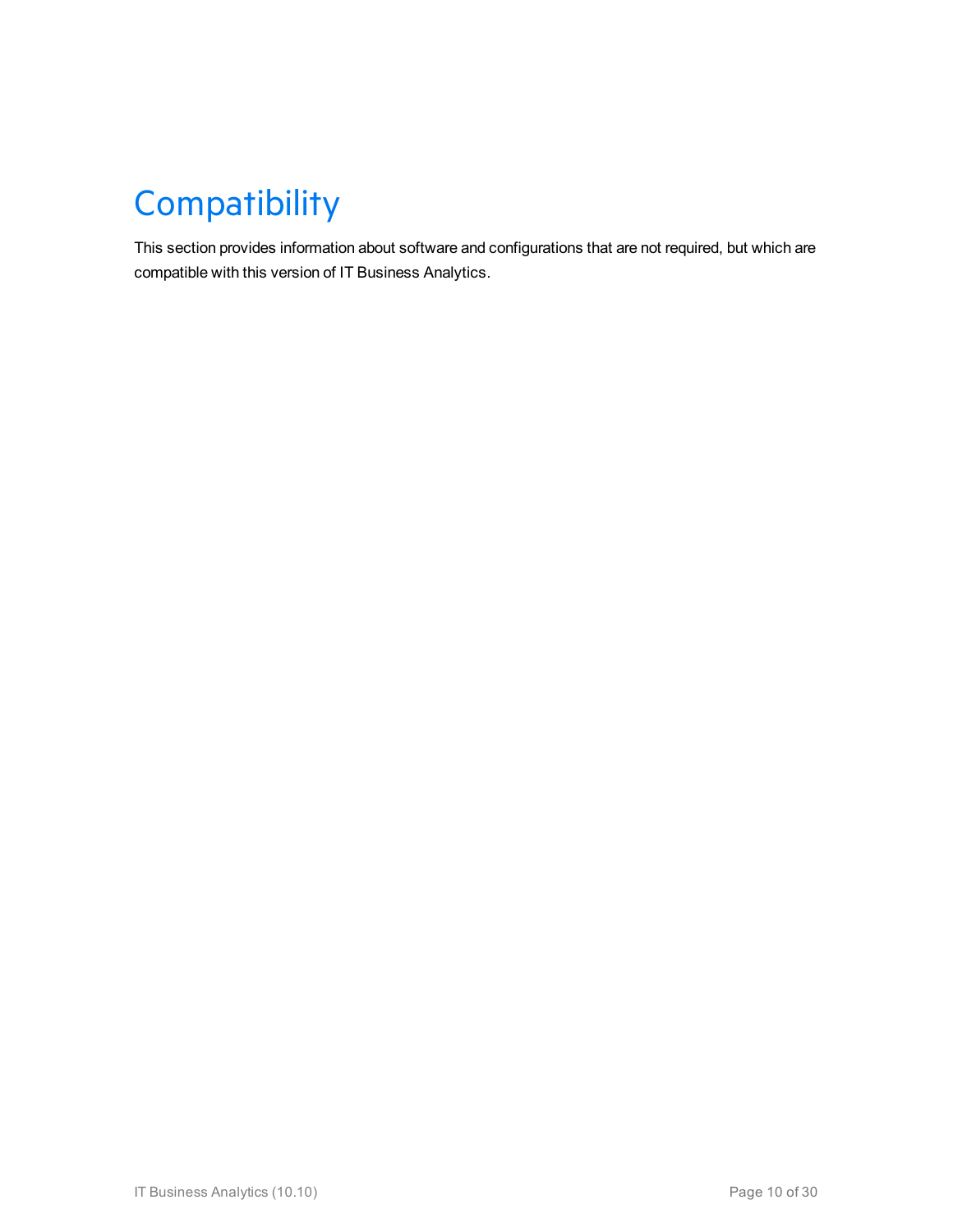### <span id="page-10-0"></span>Languages

The user interface of IT Business Analytics has been extended to support multiple languages. You can switch the language displayed in the application user interface by switching the Internet Browser language settings.

This version of IT Business Analytics:

| Languages (in<br>alphabetical<br>order): | Runs on systems with the language:                                                                                                                                                                                                                                                                                                                                                  | <b>Is localized</b><br>in the<br>language: |
|------------------------------------------|-------------------------------------------------------------------------------------------------------------------------------------------------------------------------------------------------------------------------------------------------------------------------------------------------------------------------------------------------------------------------------------|--------------------------------------------|
| <b>Brazilian</b><br>Portuguese           | $\sqrt{ }$                                                                                                                                                                                                                                                                                                                                                                          | $\sqrt{2}$                                 |
| Dutch                                    | $\sqrt{ }$                                                                                                                                                                                                                                                                                                                                                                          | $\sqrt{ }$                                 |
| English (UK and<br>US)                   | $\sqrt{ }$                                                                                                                                                                                                                                                                                                                                                                          | $\sqrt{}$                                  |
| French                                   | $\sqrt{ }$                                                                                                                                                                                                                                                                                                                                                                          | $\sqrt{ }$                                 |
| German                                   | $\sqrt{ }$                                                                                                                                                                                                                                                                                                                                                                          | $\sqrt{ }$                                 |
| Italian                                  | $\sqrt{ }$                                                                                                                                                                                                                                                                                                                                                                          | $\sqrt{ }$                                 |
| Japanese                                 | $\sqrt{ }$                                                                                                                                                                                                                                                                                                                                                                          | $\sqrt{ }$                                 |
| Korean                                   | $\sqrt{ }$                                                                                                                                                                                                                                                                                                                                                                          | $\sqrt{ }$                                 |
| Russian                                  | $\sqrt{ }$                                                                                                                                                                                                                                                                                                                                                                          | $\sqrt{ }$                                 |
| Simplified<br>Chinese                    | $\sqrt{ }$                                                                                                                                                                                                                                                                                                                                                                          | $\sqrt{ }$                                 |
| Turkish                                  | Only UI and data insertion of Turkish are supported.<br>Operating systems and locale in Turkish are not supported.<br>In order to have Turkish-like locale, you can customize the<br>OS locale to match the Turkish settings.<br><b>Contact HPE Software Support Online Web site</b><br>(https://softwaresupport.hpe.com/group/softwaresupport/home)<br>for additional information. | $\sqrt{ }$                                 |

**Note:** Using the English character set is always supported in addition to the character set in the local Operating System. For example, if you install ITBA in a Japanese environment, you can use the English character set as well as the Japanese character set.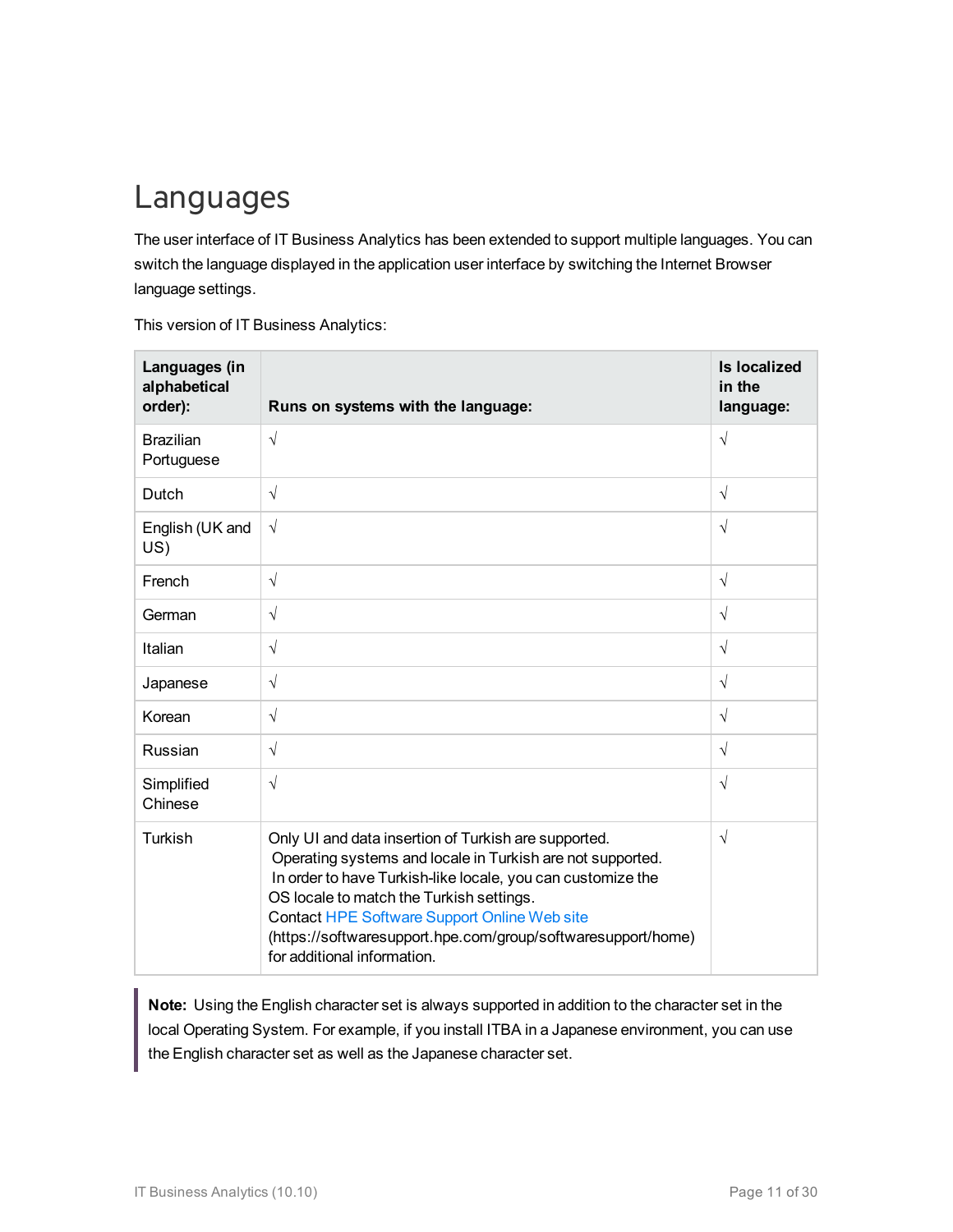Product documentation in Japanese will follow after the release. The following documents will be available in Japanese:

| <b>Document</b>                      | Japanese |
|--------------------------------------|----------|
| in the Business Analyst Guide. - PDF | ves      |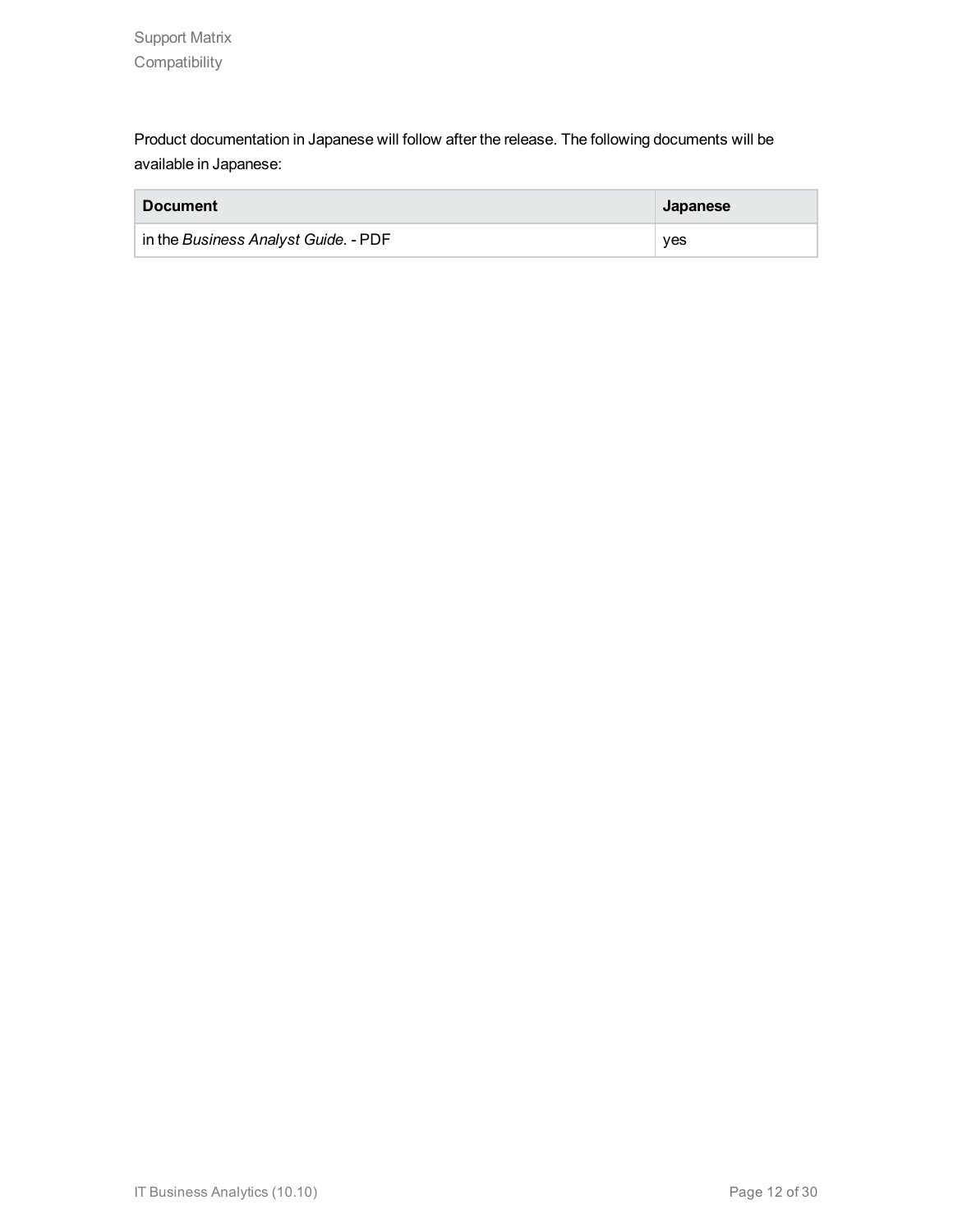### <span id="page-12-0"></span>Internationalization Variances

This version of IT Business Analytics runs on all locales described in this document. There are no known variances.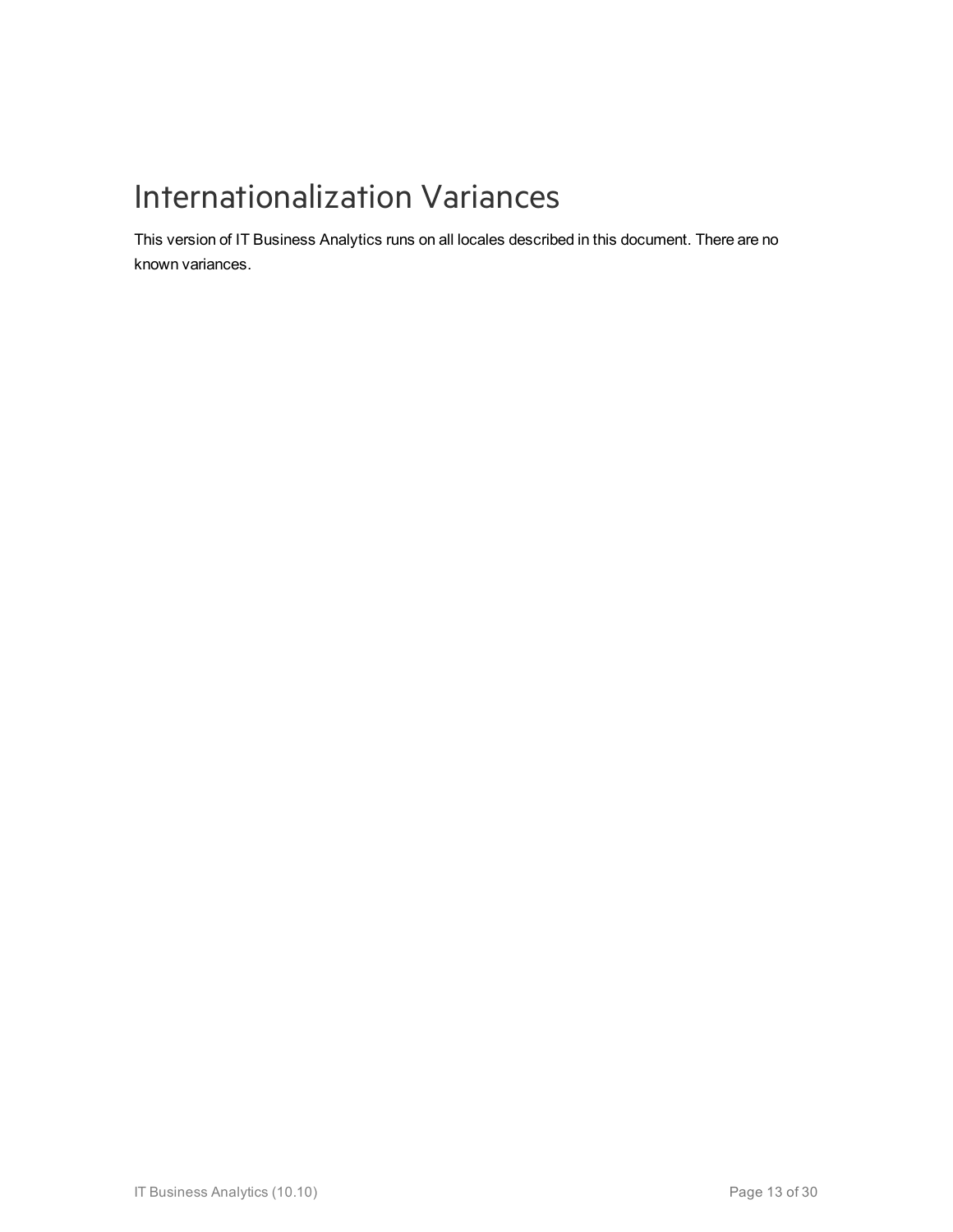### <span id="page-13-0"></span>Virtualization Products

<span id="page-13-1"></span>This section describes the virtualization products supported by IT Business Analytics.

### Transparent Technology and Virtualization Support

HPE supports IT Business Analytics running on operating systems and databases on particular platforms, not specific hardware and software configurations. HPE supports IT Business Analytics customers who run HPE software products on supported operating systems and databases, irrespective of whether they are running transparent or virtualization solutions in their environment. HPE does not support these transparent or virtualization technologies directly. Since the providers of these technologies support a set of certified operating systems and hardware, the customer and the providers of these technologies will be responsible for any interactions or issues that arise at the hardware or operating system layer as a result of their use.

HPE will not require customers to re-create and troubleshoot every issue in a non-transparent environment; however, HPE does reserve the right to request that its customers diagnose certain issues in a native certified operating system environment without the transparent technology. HPE will only make this request when there is reason to believe that the environment is a contributing factor to the reported issue.

While IT Business Analytics is expected to function properly with these transparent technologies in place, there may be performance implications, which can invalidate HPE's typical sizing and recommendations. Analysis must be performed within the context of the specific application to be hosted in a virtual environment to minimize potential resource overload, which can have significant impact on performance and scalability, particularly under peak load.

## <span id="page-13-2"></span>IT Business Analytics supports working with VMware HA and vMotion

**Planned Downtime.** Planned Downtime for local system maintenance is the number one cause of downtime in physical environments. IT organizations have to schedule maintenance windows long ahead of time at inconvenient times to minimize the business impact. **VMware vMotion** eliminates the need to schedule application downtime due to planned server maintenance through live migration of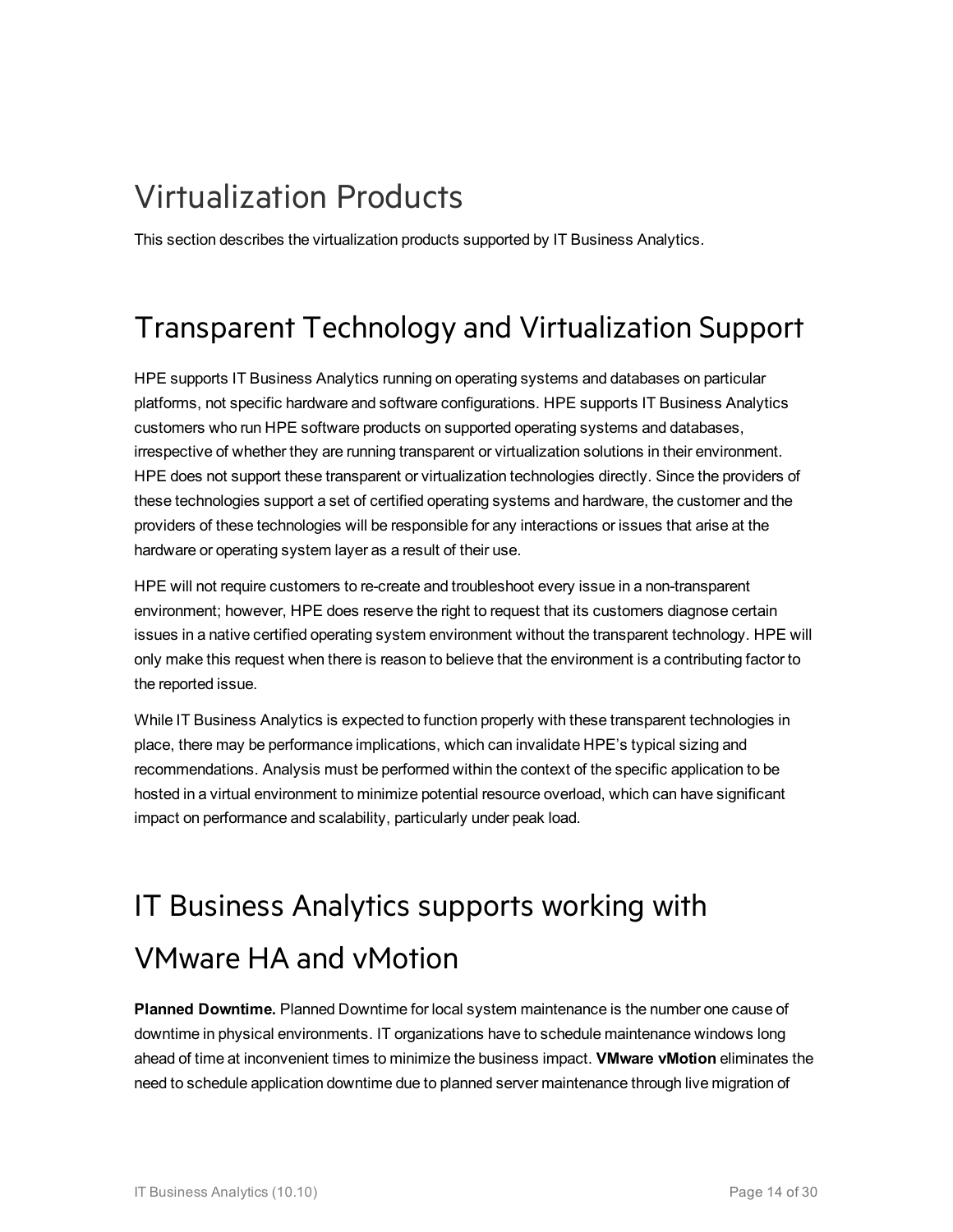virtual machines across servers with no disruption to users or loss of service.

**Unplanned Downtime.** Due to the complexity and cost of application-level clustering, only a minority of applications are typically protected with these solutions. In physical environments, that leaves the majority of applications with no protection against unplanned downtime. VMware provides a set of capabilities to provide simple and cost-effective availability for all applications running on vSphere. **VMware vSphere High Availability (HA)** provides cost effective, automated restart within minutes for all applications in the event of hardware or operating system failures.

For example, vMotion allows you to live migrate a VM from Host A to Host B without downtime. VMware HA provides high availability to VMs based on vMotion. For example, there are two hosts A and B in a cluster with HA enabled; If host A crashes, all VMs on that will be down too. In this case, VMware HA helps restart those VMs to Host B, so there is no service downtime.

### <span id="page-14-0"></span>HPE Vertica and VMWare

HPE Vertica runs in the following virtualization environment:

#### **Host:**

- VMware version 5.5
- The number of virtual machines per host did not exceed the number of physical processors
- CPU frequency scaling turned off at the host level and for each virtual machine
- VMware parameters for hugepages set at version. 5.5 defaults
- IO measured by vioperf concurrently on all Vertica nodes: \*
- 25 megabytes per second per core of write
- 20+20 megabytes per second per core of rewrite
- 40 megabytes per second per core of read
- 150 seeks per second of latency (SkipRead)
- Thick provisioned disk, or pass-through-storage

#### **Network:**

- Dedicated 10G NIC for each Virtual Machine
- No oversubscription at the switch layer, verified with vnetperf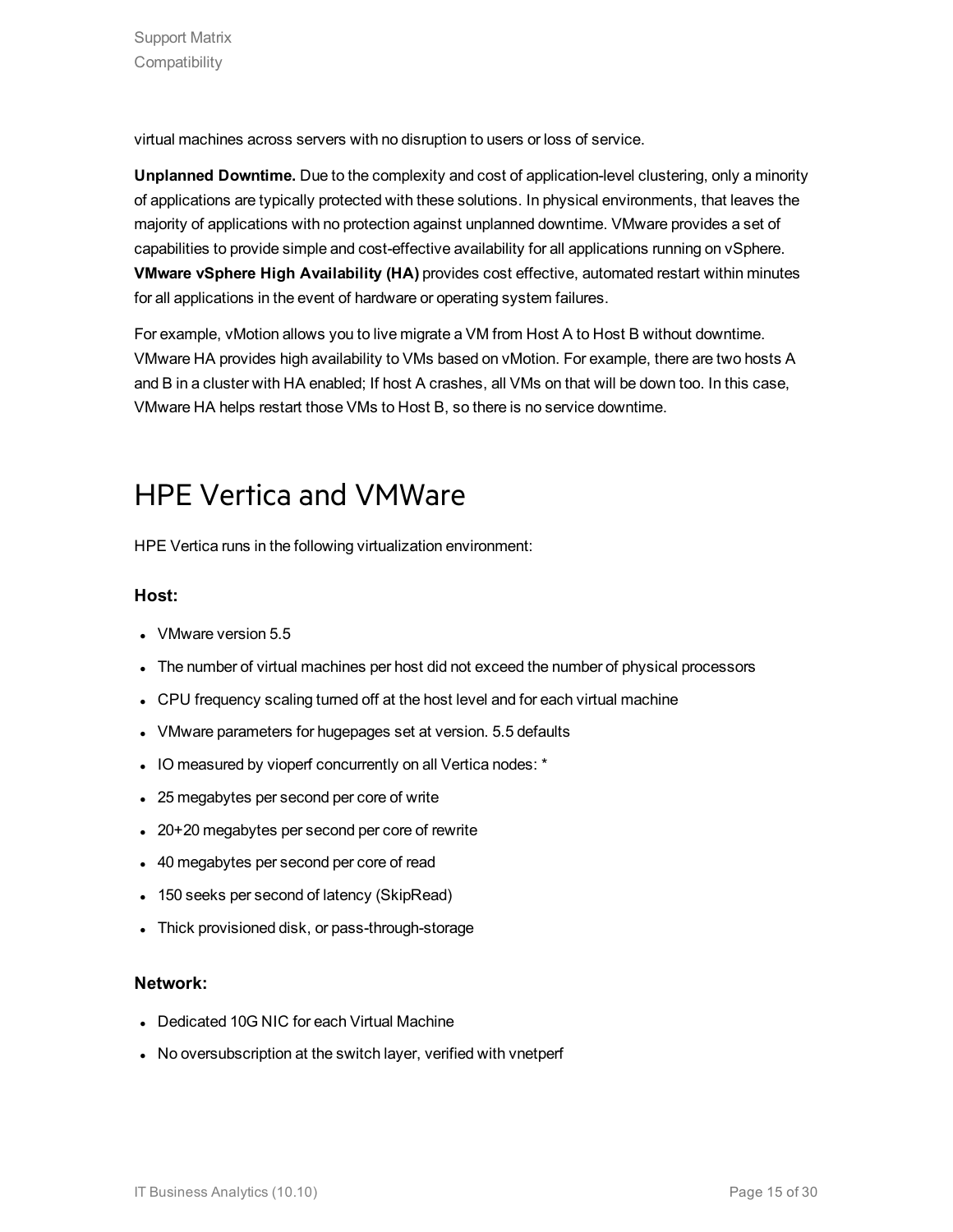#### **Processor:**

- Architecture of Sandy Bridge (HP Gen8)
- 8 virtual cores per virtual machine
- No oversubscription, dedicated full processors
- vcpuperf time of no more than 12 seconds
- $\cdot$  12 seconds  $\sim$  = 2.2 GHz clock speed

#### **Memory:**

- Pre-allocate and reserve memory for the VM
- 4G per virtual core of the virtual machines
- When running vioperf, provide the -duration=2min option and start on all nodes concurrently.

HPE has tested the configuration above. While other virtualization configurations may have been successfully deployed by customers in development environments, performance of these configurations may vary. If you choose to run HPE Vertica on a different virtualization configuration and experience an issue, the HPE VerticaSupport team may ask you to reproduce the issue using the configuration described above, or in a bare-metal environment, to aid in troubleshooting. Depending on the details of the case, the Support team may also ask you to enter a support ticket with your virtualization vendor.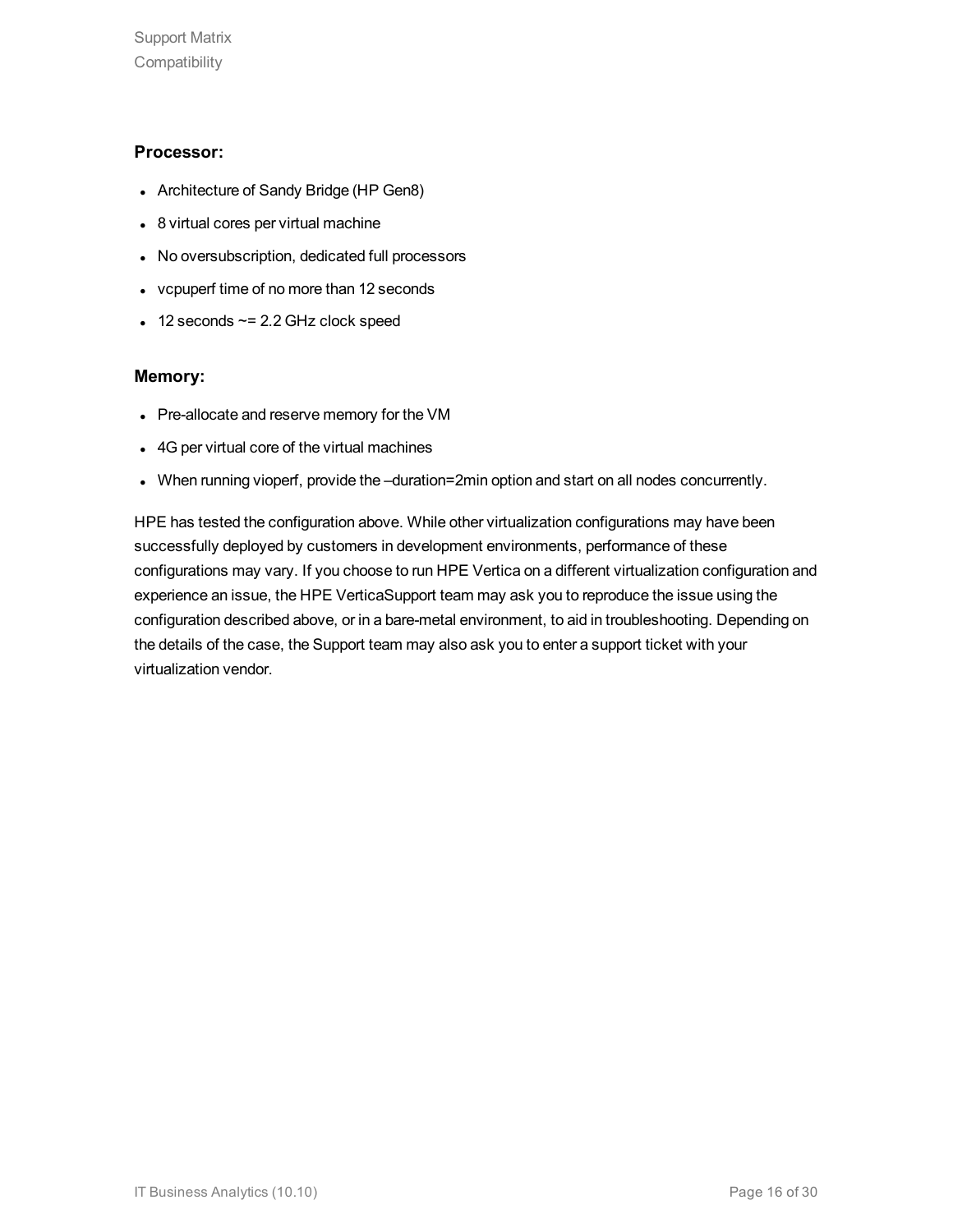## <span id="page-16-0"></span>High-Availability Products

This version of IT Business Analytics does not support any high-availability products.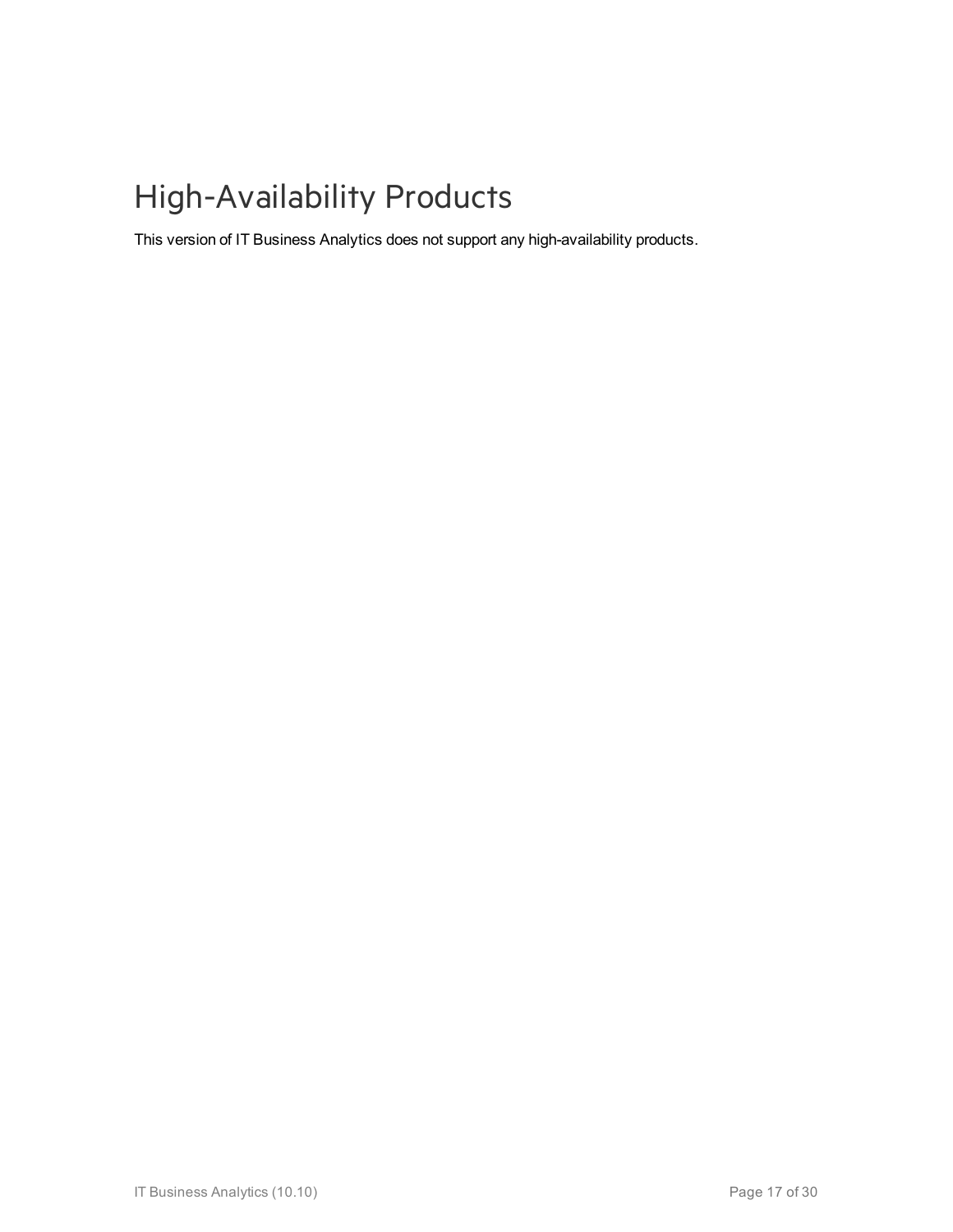### <span id="page-17-0"></span>Integrations and Coexistence

Information about HPE software that integrates with this version of IT Business Analytics can be found at the HPE Support web site. See [http://support.openview.hp.com/sc/solutions/index.jsp#tab=tab3.](http://support.openview.hp.com/sc/solutions/index.jsp#tab=tab3)

You can find the latest Support Matrix for this product that lists all software and hardware requirements at this location: HP Support [matrices](http://h20230.www2.hp.com/sc/support_matrices.jsp) or at the HPE [Software](https://softwaresupport.hp.com/group/softwaresupport/home) Support Online web site [\(https://softwaresupport.hp.com/group/softwaresupport/home\).](http://h20230.www2.hp.com/selfsolve/manuals)

**Note:** Most of the support areas require that you register as an HPE Passport user and sign in. Many also require an active support contract. To find more information about support access levels, go to [Access](http://support.openview.hp.com/access_level.jsp) levels.

<span id="page-17-1"></span>Note that communication with data sources is done via IPv4 TCP/IP.

### Supported Integrations with HPE Products

HPE IT Business Analytics is compatible with the following software products.

The following matrix is the final support matrix for ITBA 10.10 Patch 0001 (2016.6.3 GA).

| <b>Product</b>                                  | <b>Versions</b>                                                                                                                                              | <b>Supported Databases</b>                    |
|-------------------------------------------------|--------------------------------------------------------------------------------------------------------------------------------------------------------------|-----------------------------------------------|
| Application<br>Lifecycle<br>Management<br>(ALM) | 12.5, 12.2, 12.0, 11.5, 11 SP2 (ALM patch 12 and later)                                                                                                      | All supported database<br>servers             |
| Asset Manager<br>(AM)                           | 9.6, 9.50, 9.41<br>Note: If you are working with an MSSQL<br>database, change to case insensitive COLLATION<br>as case sensitive COLLATION is not supported. | <b>SQL Server and Oracle</b><br>are supported |
| Cloud Service<br>Automation<br>(CSA)            | 4.7 with patch 4.70.0001 (supported with ITBA 10.10<br>Patch 0001 + Hotfix QCIM8B26256)<br>4.6, 4.50 with patch 4.50.0001, 4.2, 4.1, 4.0, 3.2 and 3.1        | All supported database<br>servers             |
| Configuration<br>Management<br>System (CMS)     | 10.3x, 10.2 and 10.1 with ITBA 10.10 CP0001                                                                                                                  | CAC and non-CAC<br>support                    |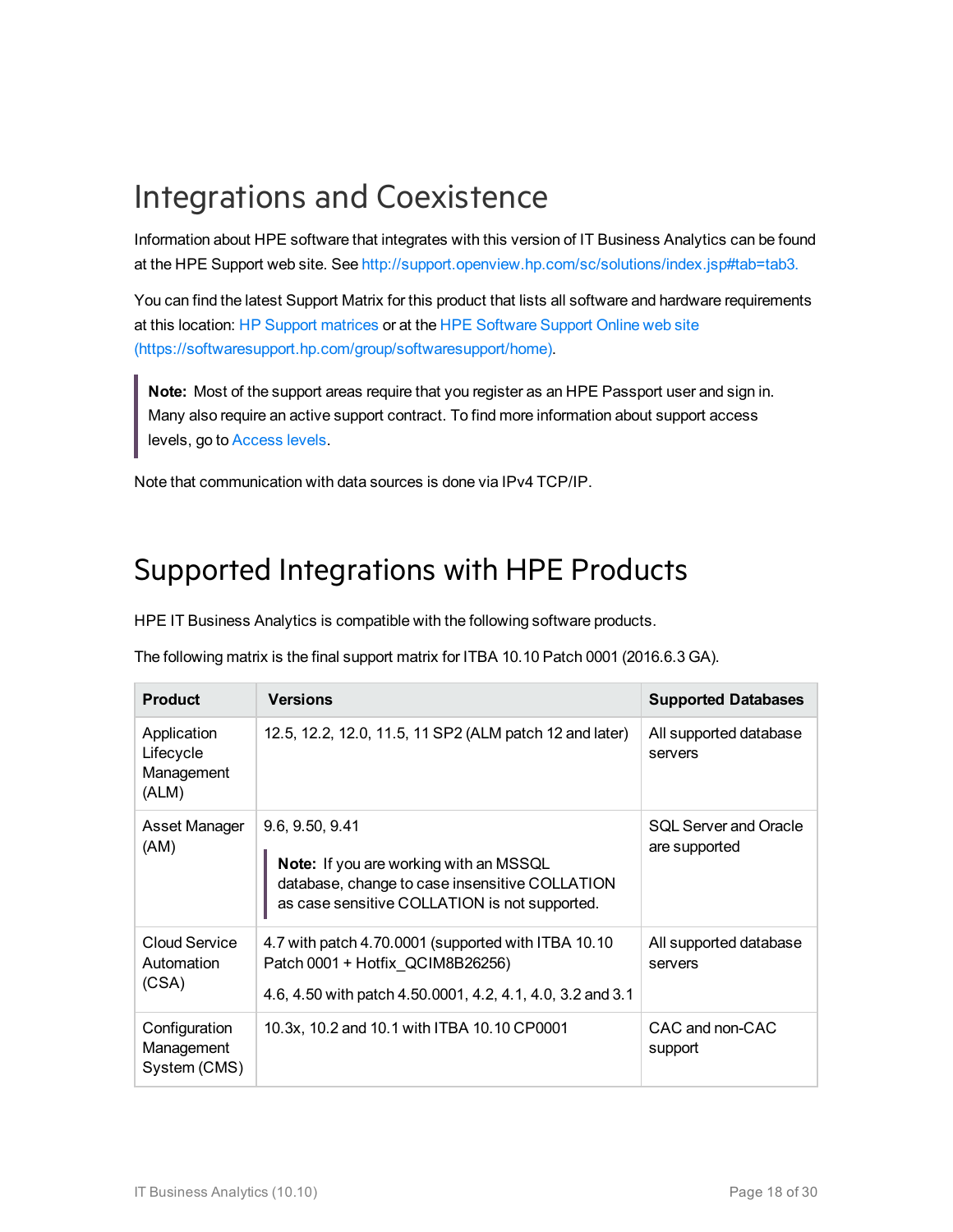| <b>Product</b>                                  | <b>Versions</b>                                                                                                                                                                                                                                                                                                            | <b>Supported Databases</b>                                         |
|-------------------------------------------------|----------------------------------------------------------------------------------------------------------------------------------------------------------------------------------------------------------------------------------------------------------------------------------------------------------------------------|--------------------------------------------------------------------|
| Project and<br>Portfolio<br>Management<br>(PPM) | 9.40, 9.30, 9.20, 9.10, 8.00                                                                                                                                                                                                                                                                                               | Oracle database is<br>supported                                    |
| Server<br>Automation<br>(SA)                    | 10.5, 10.23, 10.22, and 10.21, with ITBA 10.10<br>+ EXSC 00260<br>10.20<br>10.1x                                                                                                                                                                                                                                           | Oracle database is<br>supported                                    |
| Service<br>Manager (SM)                         | 9.50 (with ITBA 10.10 + Patch 0001)<br>9.41 (with ITBA 10.10 + Patch 0001) (SQL Server and<br>Oracle are supported)<br>9.40 (SQL Server and Oracle are supported)<br>9.30 (SQL Server, Oracle and DB2 are supported)<br>9.2x (SQL Server, Oracle and DB2 are supported)<br>7.11 (SQL Server, Oracle and DB2 are supported) | Supported databases<br>are provided with each<br>supported version |
| Cloud<br>Optimizer (CO)                         | 3.0                                                                                                                                                                                                                                                                                                                        | All supported database<br>servers                                  |

**Note:** The Data Source Management UI does not display all the currently supported data source versions (the complete list is displayed above).

If you want to specify the latest supported version of your data source (according to the Support Matrix), use the highest supported version listed in the <Data Source version> field in the Data Source Wizard page for your specific data source.

**Tip:** The integration of ITBA with ALM is not supported while:

- ALM is using Common Access Card (CAC).
- ALM is using an external authentication access method.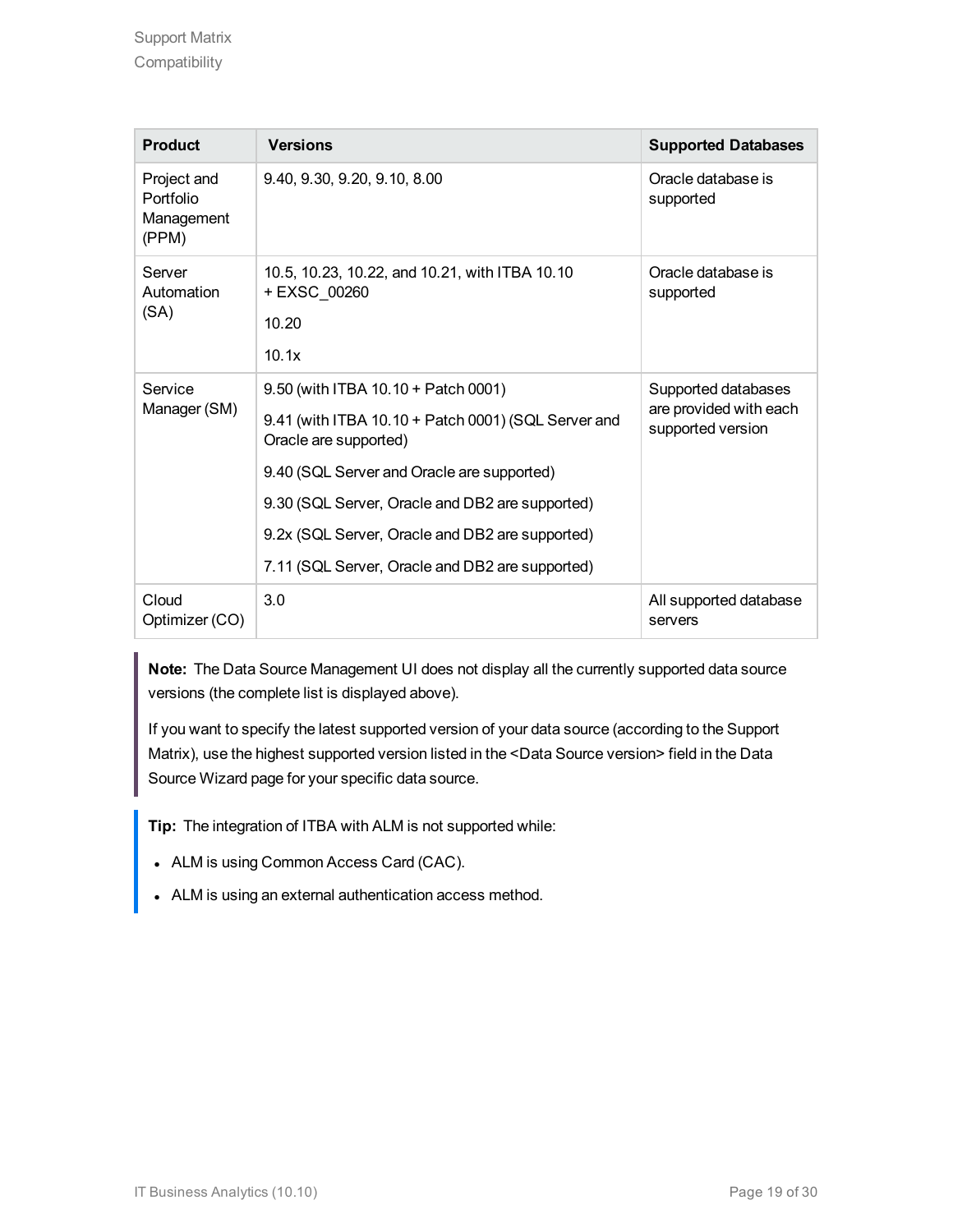### <span id="page-19-0"></span>Supported Integrations with Non-HPE Products

HPE IT Business Analytics is compatible with the following software products:

| <b>Product</b>                                 | <b>Versions</b>                                                                                                                                                                                                | <b>Supported</b><br><b>Databases</b>    |
|------------------------------------------------|----------------------------------------------------------------------------------------------------------------------------------------------------------------------------------------------------------------|-----------------------------------------|
| Amazon Web<br>Services<br>(AWS)                | Amazon Web Services<br><b>Note:</b> Working with this data source requires a working Internet<br>connection from the Data Warehouse machine.<br>AWS consolidated billing is not supported.                     | All<br>supported<br>database<br>servers |
| Amazon Web<br>Service<br>CloudWatch<br>(AWSCW) | Amazon Web Service CloudWatch<br><b>Note:</b> Working with this data source requires a working Internet<br>connection from the Data Warehouse machine.                                                         | All<br>supported<br>database<br>servers |
| <b>Microsoft</b><br>Azure<br>(AZURE)           | <b>Note:</b> The Azure resource manager deployment model is not<br>supported. The model is detailed at<br>https://azure.microsoft.com/en-<br>us/documentation/articles/resource-manager-deployment-<br>model/. | All<br>supported<br>database<br>servers |

**Note:** The Data Source Management UI does not display all the currently supported data source versions (the complete list is displayed above).

If you want to specify the latest supported version of your data source (according to the Support Matrix), use the highest supported version listed in the <Data Source version> field in the Data Source Wizard page for your specific data source.

### <span id="page-19-1"></span>Coexistence

IT Business Analytics and the HPE products that integrate with ITBA must be installed on separate servers.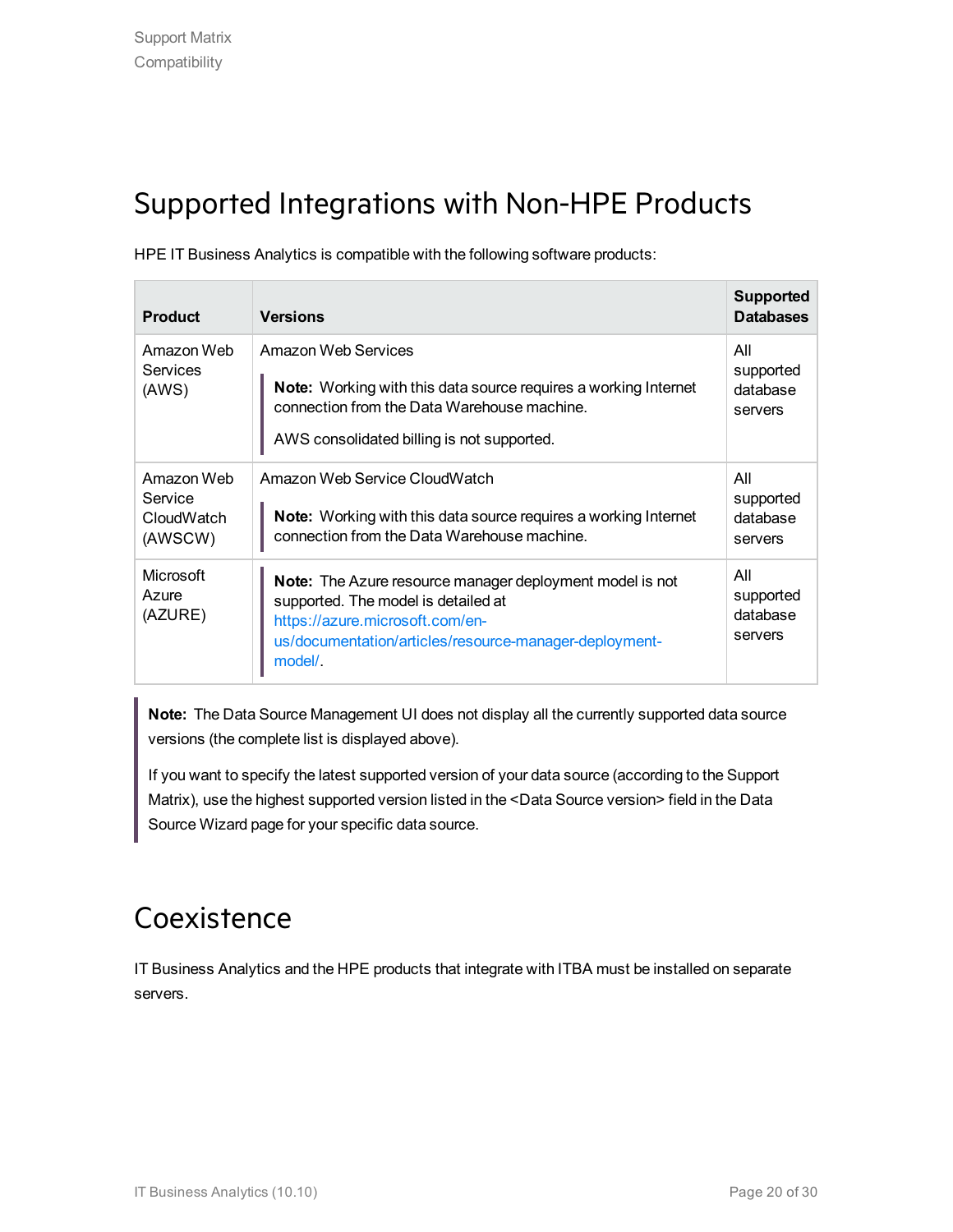### <span id="page-20-0"></span>Server / Client Compatibility

No compatibility information for older versions of IT Business Analytics clients or servers is available.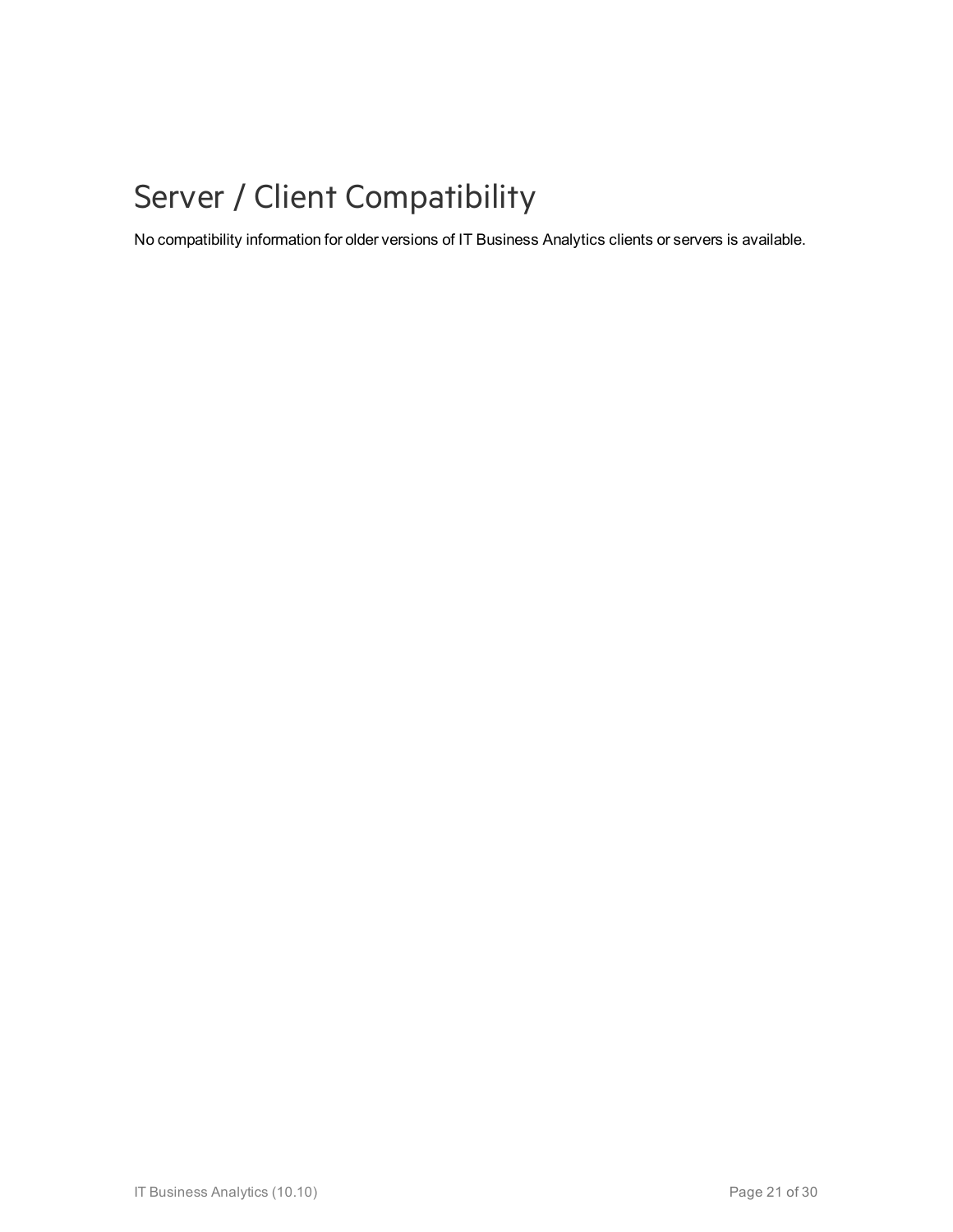## <span id="page-21-0"></span>Performance and Sizing

Third-party components, such as databases and operating systems, are supported at the minor level, unless a different minimum level is specified. Future maintenance and patch releases (including fix packs or service packs) on the same minor release are expected to be supported, unless a conflict specific to that release arises.

ITBA is made up of various components, such as Data Warehouse and BA. SAP BusinessObjects Enterprise is optional.

### <span id="page-21-1"></span>Before Sizing your ITBA Product

Consider the below factors for sizing your ITBA product:

- 1. **Number of concurrent users.** The number of users currently logged in the system.
- 2. **Instances of data source.** The number of instances of data source you are going to activate in the ITBA application.
- 3. **Source Data Volume.** The source data volume determines the free disk requirement of the Vertica database. It is the size of the data that needs to be analyzed, not the total data volume of the data source. You can roughly estimate the free disk space of each node with the below formula:

#### **Free disk space = 5 \* [data volume of all source data]**

Vertica recommendation is that the minimum free disk space is 1 TB each node. In most cases, 1 TB free disk in Vertica database is large enough for out-of-the-box data sources.

- 4. **Number of Vertica Nodes.** The ITBA application server does not support high availability, but Vertica does.
	- $\circ$  To use the high availability of Vertica database, it is recommended to setup the Vertica cluster with at least 3 nodes and set **Ksafe=1**.
	- o If the data volume of all data sources is more than 200 GB, it is recommended to setup the Vertica cluster with 3 nodes.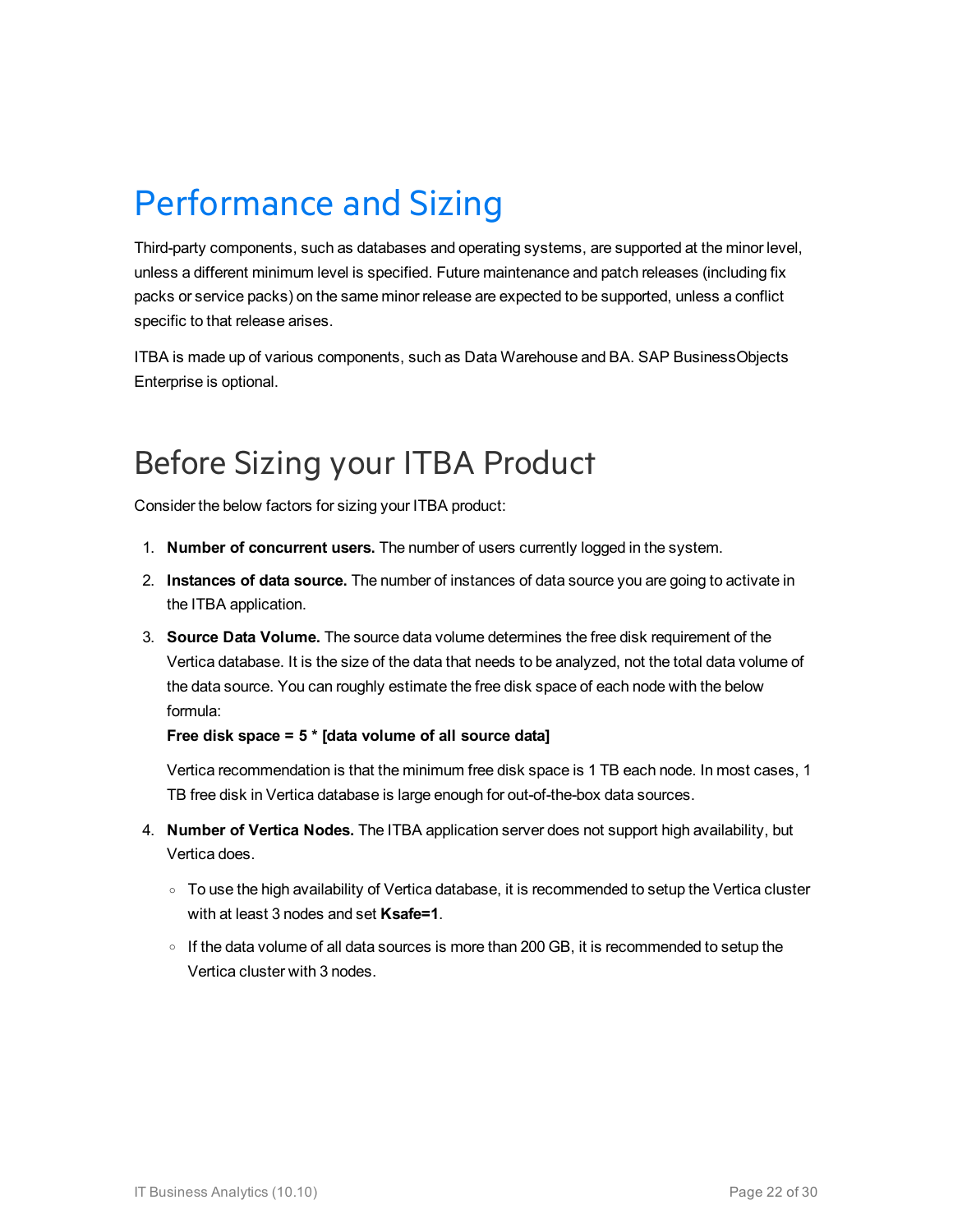### <span id="page-22-0"></span>Configurations and Sizing

You can install Business Analytics using one of the configurations explained below. Sizing information is available for each configuration.

• Application Server Sizing

| <b>Server</b>                                        | <b>Item</b>           | <b>Minimum Requirements</b><br>< 3 data source<br>instances<br><= 50 concurrent users) | Recommended<br><b>Requirements</b><br>$(>= 3$ data source<br>instances<br>50-300 concurrent users) |
|------------------------------------------------------|-----------------------|----------------------------------------------------------------------------------------|----------------------------------------------------------------------------------------------------|
| <b>Business</b><br><b>Analytics</b><br><b>Server</b> | RAM                   | 12 GB                                                                                  | 16 GB                                                                                              |
|                                                      | Free disk space       | 80 GB                                                                                  | 150 GB                                                                                             |
|                                                      | Processor             | 4 Cores                                                                                | 8 Cores                                                                                            |
|                                                      | <b>Required Ports</b> | ports: 10001 to 10010, 11020, 11021<br>$\circ$<br>HTTP default port: 8080.<br>$\circ$  |                                                                                                    |
|                                                      |                       |                                                                                        |                                                                                                    |
|                                                      |                       | HTPPS default port 8443.<br>$\circ$                                                    |                                                                                                    |
|                                                      |                       | You can select non-default HTTP and HTTPS ports<br>during post install                 |                                                                                                    |

#### **Note:**

o The number of concurrent users is not limited to 300. If there are more than 300 concurrent users, the response time of some of the UI operations might be slower.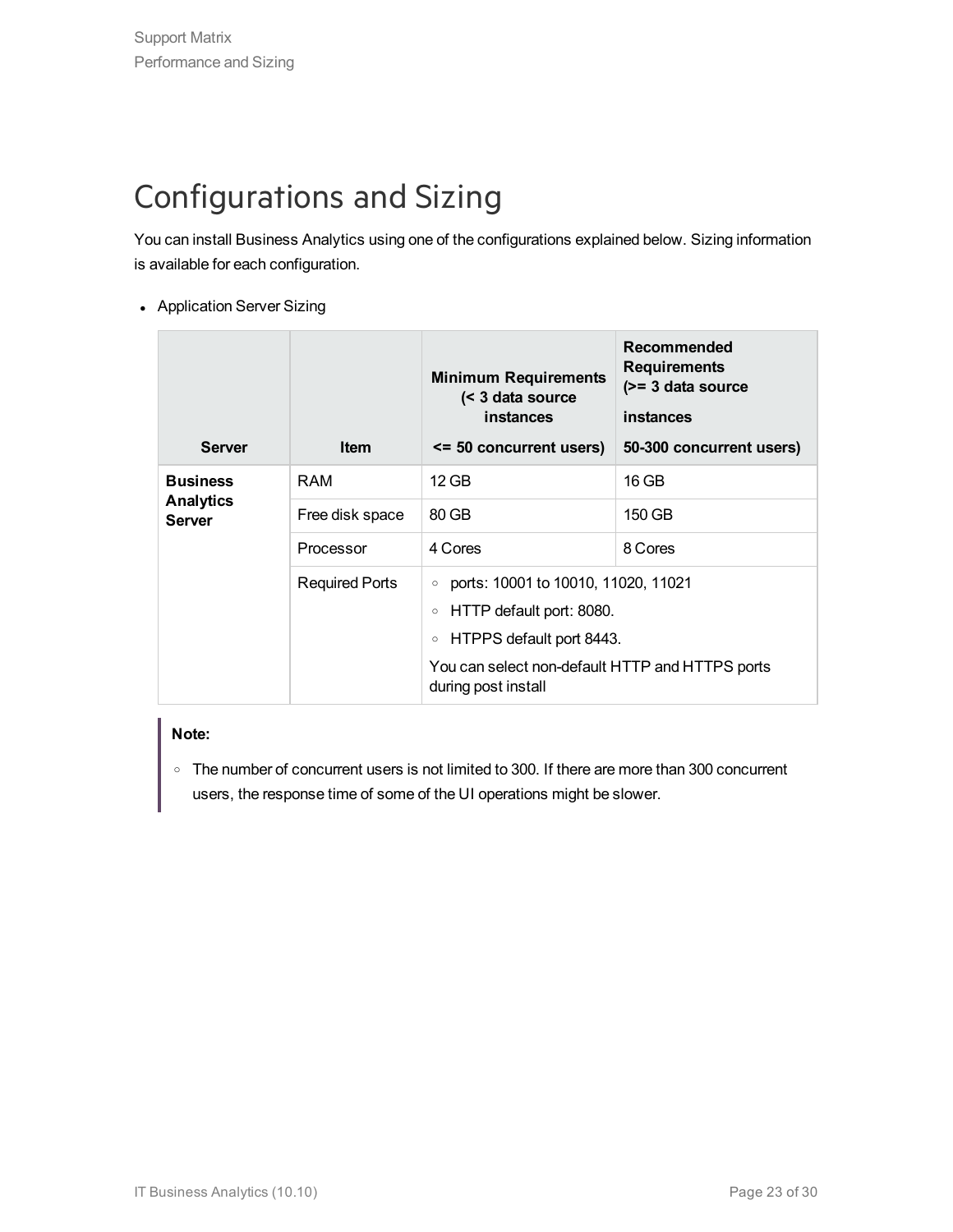- Vertica Server Sizing
	- <sup>o</sup> Single node Vertica cluster

| <b>Server</b>                                      | <b>Item</b>           | Recommended<br>(Source Data<br>Volume<200 GB) | <b>Extra</b><br>(Source Data Volume>=200<br>GB) |
|----------------------------------------------------|-----------------------|-----------------------------------------------|-------------------------------------------------|
| <b>Vertica</b><br><b>Database</b><br><b>Server</b> | RAM                   | 64 GB                                         | 96 GB                                           |
|                                                    | Free disk space       | 1 TB                                          | 1 to 5 TB                                       |
|                                                    | Processor             | 8 Cores                                       | 8 Cores                                         |
|                                                    | <b>Required Ports</b> | Database default port: 5433                   |                                                 |

<sup>o</sup> Three nodes Vertica cluster

| <b>Server</b>                                                         | <b>Item</b>           | <b>Recommended (Source</b><br>Data Volume<200GB) | <b>Extra</b><br>(Source Data<br>Volume>=200GB) |
|-----------------------------------------------------------------------|-----------------------|--------------------------------------------------|------------------------------------------------|
| <b>Vertica</b><br><b>Database</b><br><b>Server</b><br>(for each node) | RAM                   | 64 GB                                            | 96 GB                                          |
|                                                                       | Free disk space       | 1 TB                                             | 1 to 5 TB                                      |
|                                                                       | Processor             | 8 Cores                                          | 8 Cores                                        |
|                                                                       | <b>Required Ports</b> | Database default port: 5433                      |                                                |

- When you evaluate the source data volume, take into consideration the future data growth. For example, if the current source data volume is 20 GB, and the data growth each year is 5 GB, over the next 3 years, the total source data volume will be about 20 + 5\*3= 35 GB.
- <sup>l</sup> ITBA provides a Vertica license with 1 TB raw data size restriction. For details about raw data size, see Vertica Administration Guide.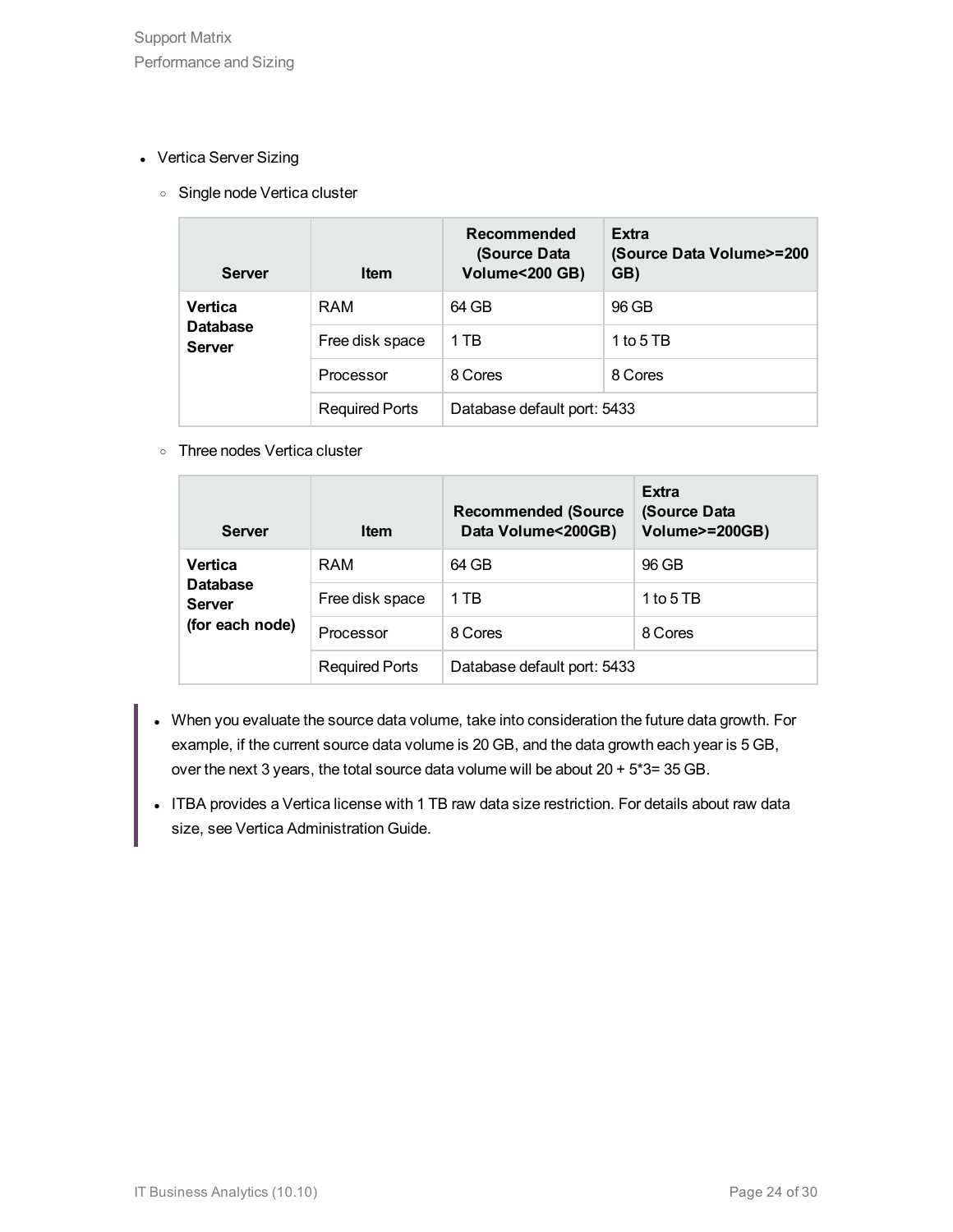### <span id="page-24-0"></span>BOE Server Sizing

You need one additional separate BOE server if you need to connect to BOE for reports. In such a case, setup the BOE server with the following settings:

| <b>Application</b><br><b>Server</b>                                  | <b>Item</b>           | <b>Minimum Requirements</b>                                        | Recommended<br><b>Requirements</b> |
|----------------------------------------------------------------------|-----------------------|--------------------------------------------------------------------|------------------------------------|
| <b>SAP®</b><br><b>BusinessObjects</b><br><b>Enterprise</b><br>server | RAM                   | $16$ GB                                                            | 16 GB                              |
|                                                                      | Free disk space       | 80 GB                                                              | 80 GB                              |
|                                                                      | Processor             | 4 Cores                                                            | 4 Cores                            |
|                                                                      | <b>Required Ports</b> | • Port for the Central Management Console (CMC) is<br>8080         |                                    |
|                                                                      |                       | • Port for the Central Management System (CMS) is 6400<br>and 6410 |                                    |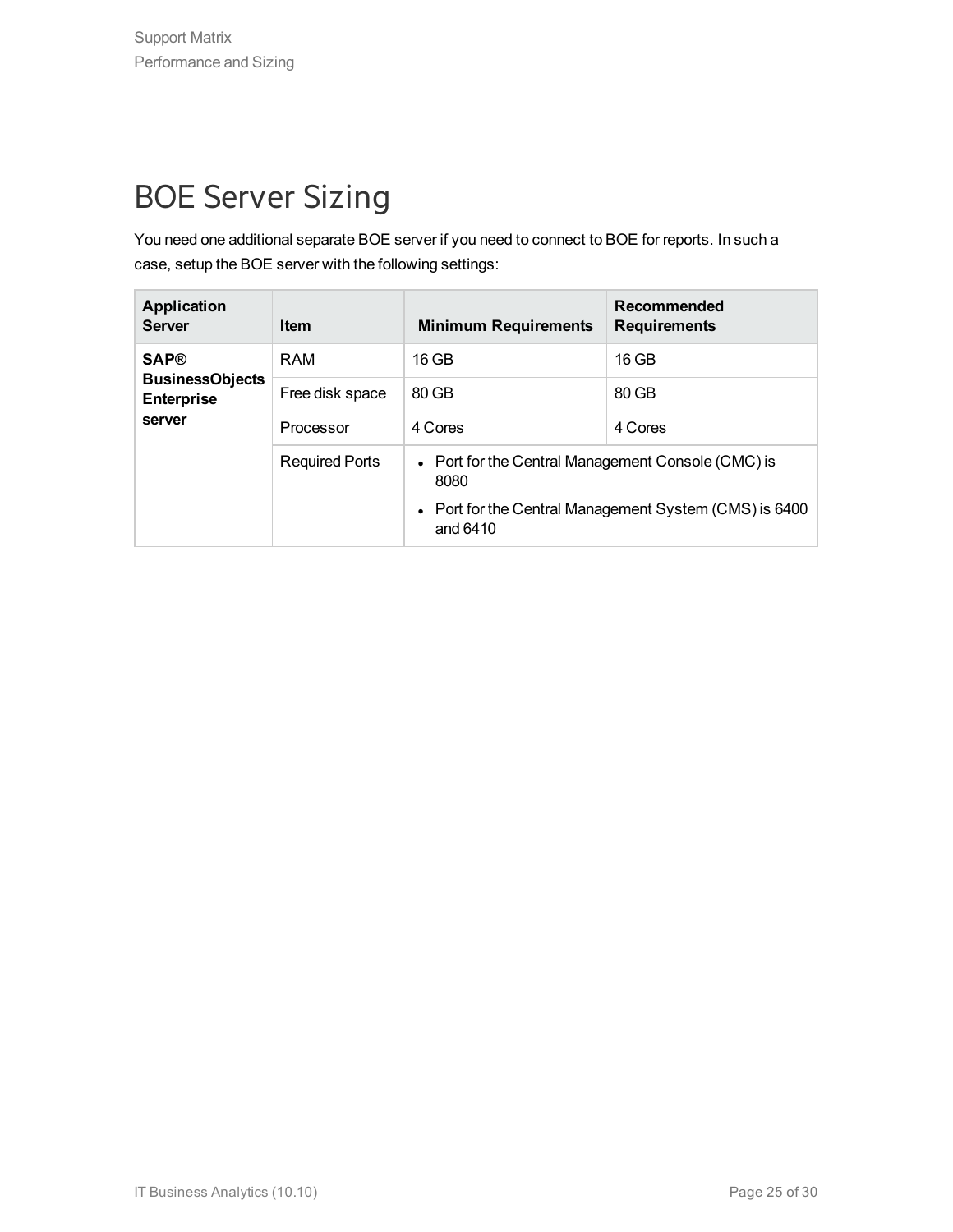### <span id="page-25-0"></span>Performance Benchmark

The Performance Benchmark document provides a benchmark that characterizes the performance of this version of IT Business Analytics version. It provides contextual data regarding the data environment within which a specific functional workload is applied representing the benchmark workload. Test results for a benchmark run within HPE Performance Labs are provided for reference purposes.

For details, see the *Performance Benchmark Document*.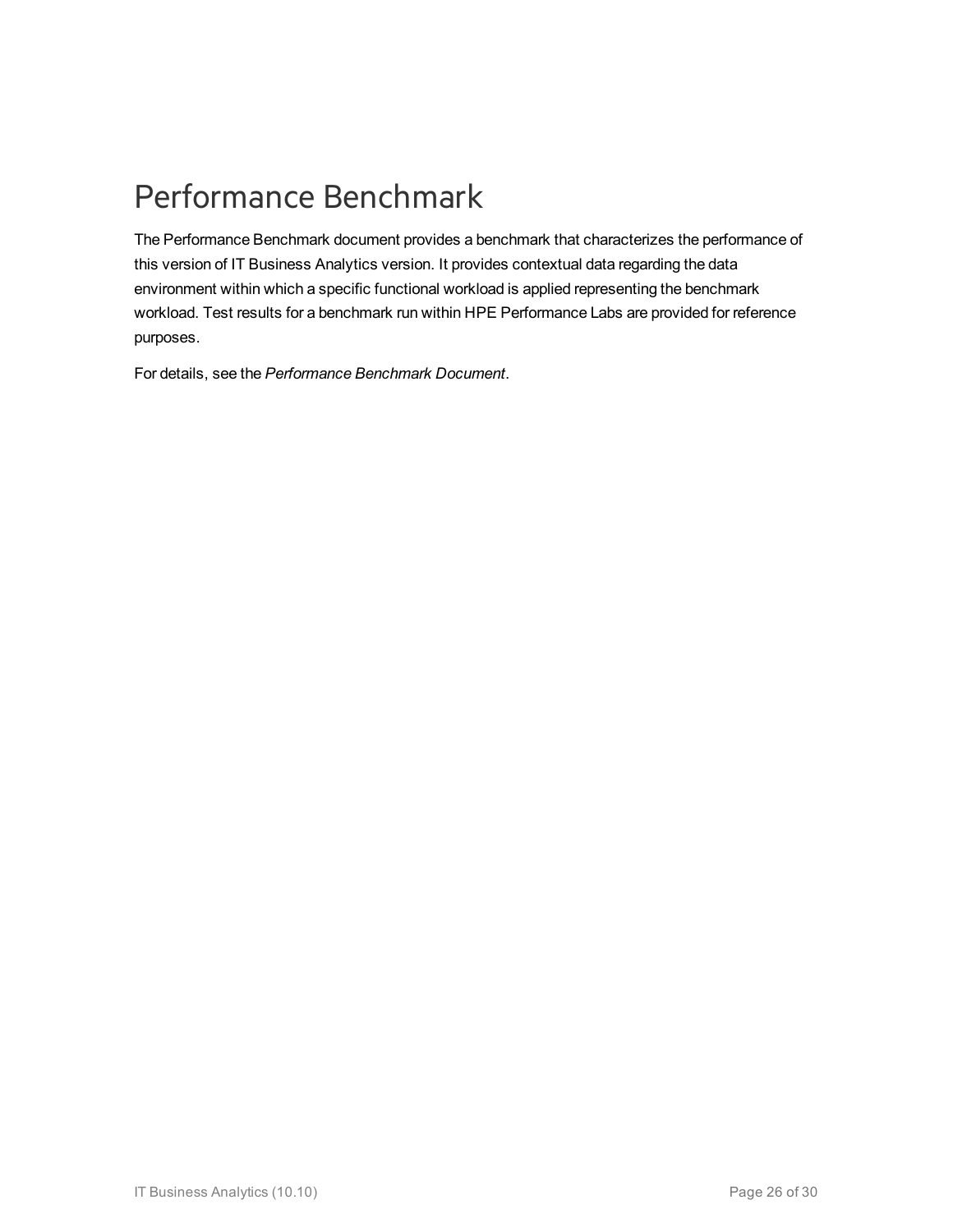## <span id="page-26-0"></span>Obsolescence Plans

As of this release, there are no plans to end support for any currently supported version of IT Business Analytics.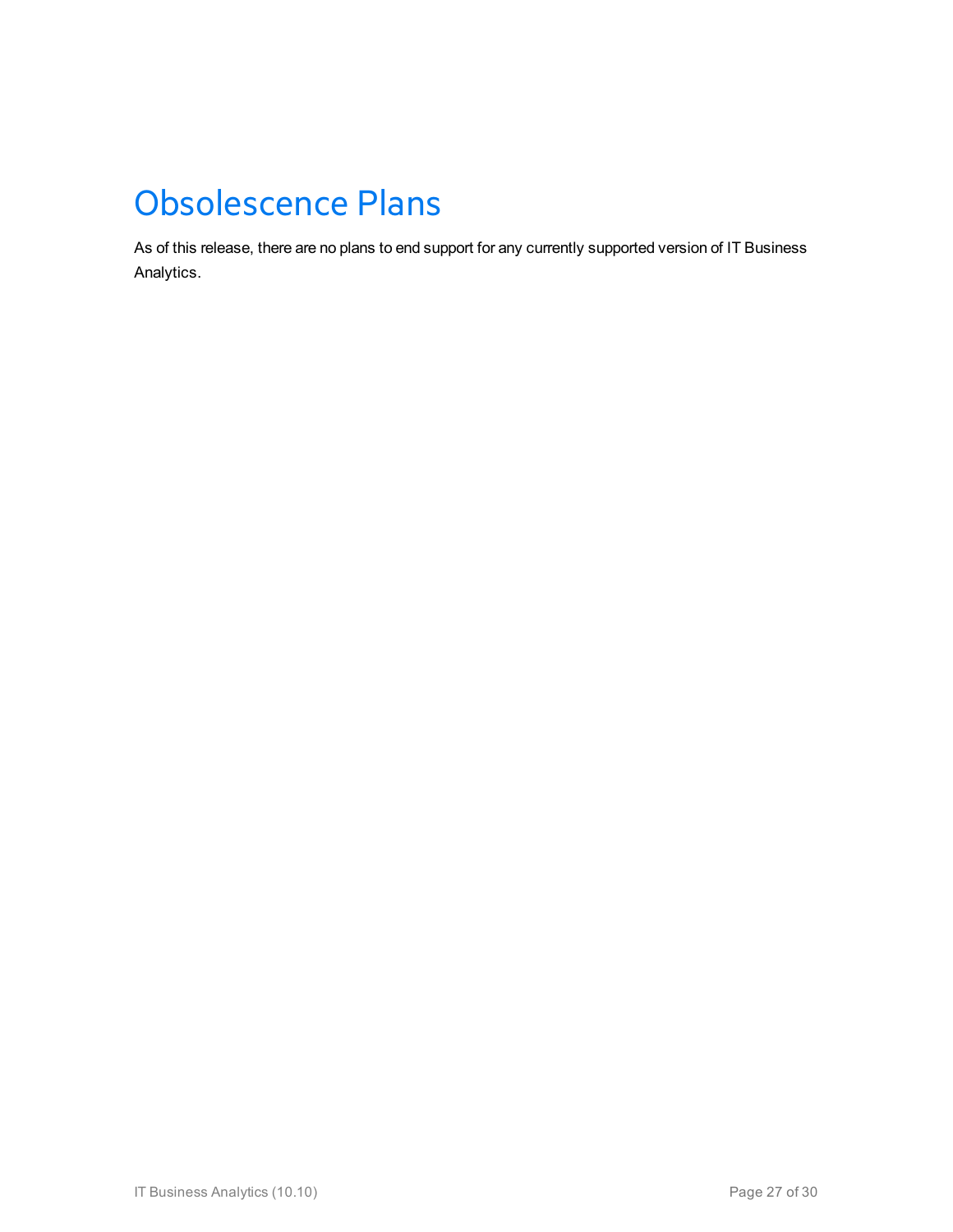## <span id="page-27-0"></span>Revision History

| Date             | <b>Section</b>                  | <b>Description</b>                                       |
|------------------|---------------------------------|----------------------------------------------------------|
| March<br>2016    | First publication               |                                                          |
| <b>July 2016</b> | Integrations and<br>Coexistence | Change to supported version of Server Automation<br>(SA) |
| April 2016       | 10.10 CP0001                    | Integration with CMS                                     |
| <b>July 2016</b> | 10.10 CP0002                    | Integration with OPSA and Codar                          |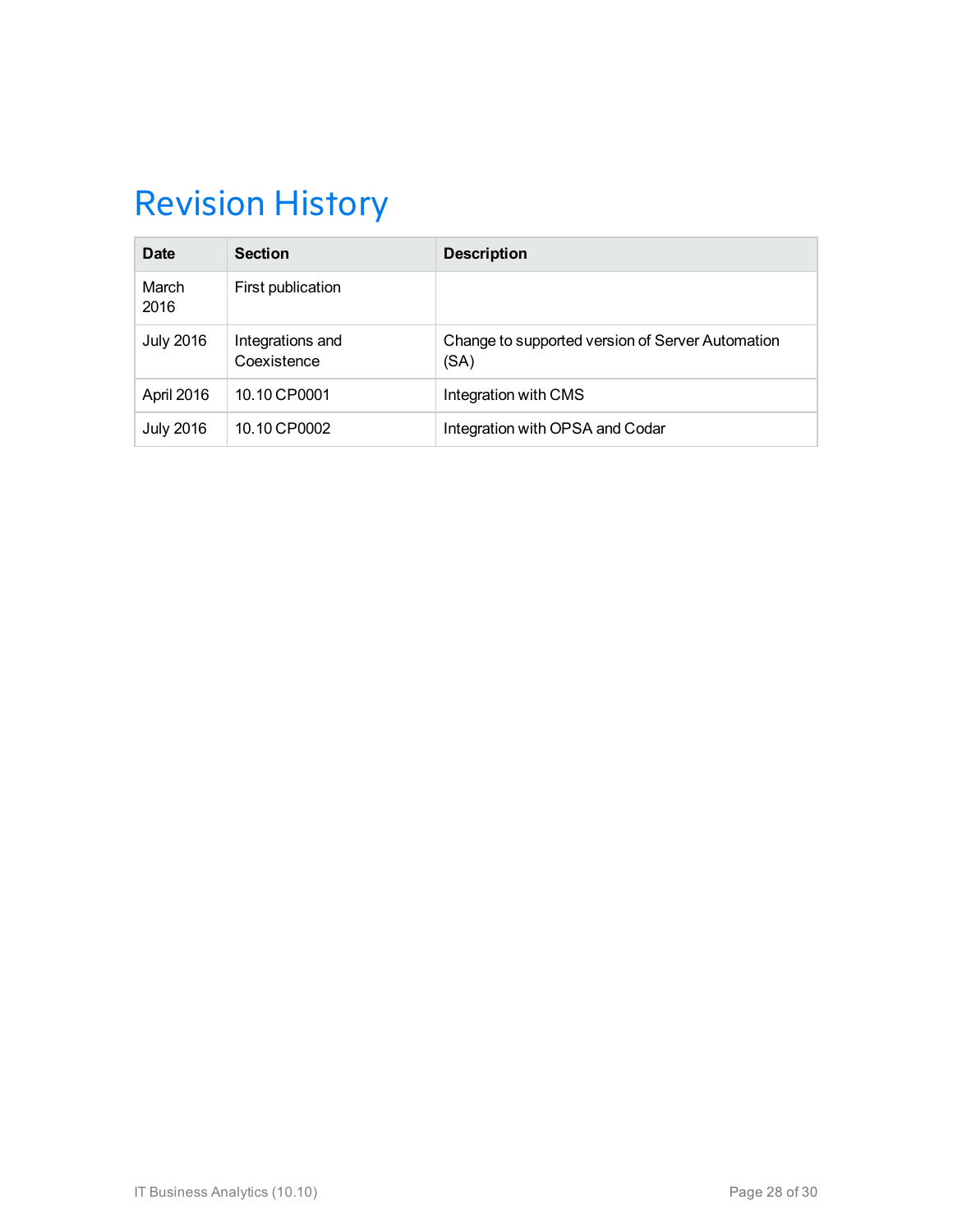## <span id="page-28-0"></span>Send documentation feedback

If you have comments about this document, you can contact the [documentation](mailto:SW-Doc@hpe.com?subject=Feedback on Support Matrix (IT Business Analytics 10.10)) team by email. If an email client is configured on this system, click the link above and an email window opens with the following information in the subject line:

#### **Feedback on Support Matrix (IT Business Analytics 10.10)**

Just add your feedback to the email and click send.

If no email client is available, copy the information above to a new message in a web mail client, and send your feedback to SW-Doc@hpe.com.

We appreciate your feedback!